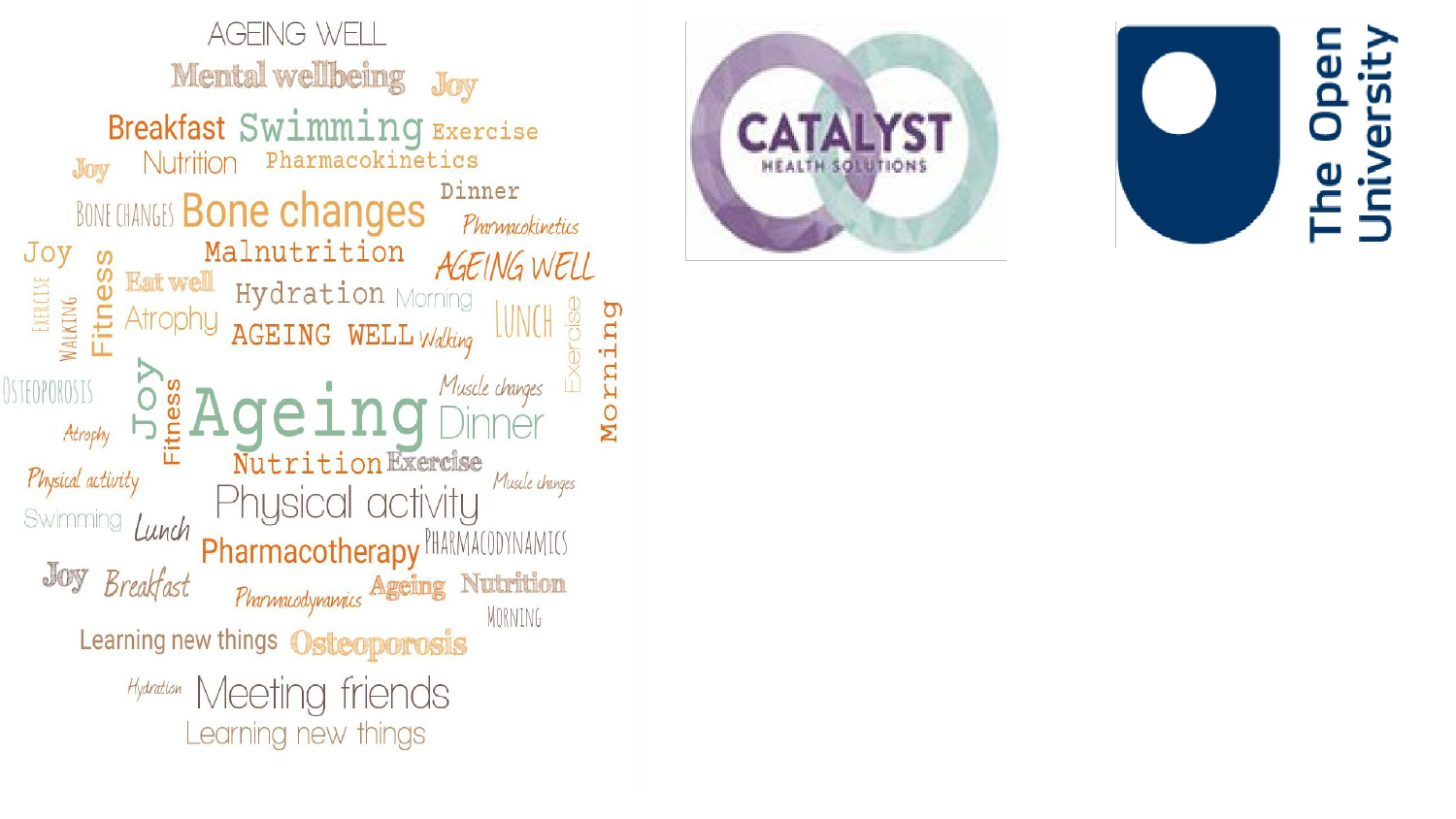**Ageing Well Public Talk Series 21/22: Talk 7. Pharmacotherapy while ageing. Jitka Vseteckova & Sonal Mehta**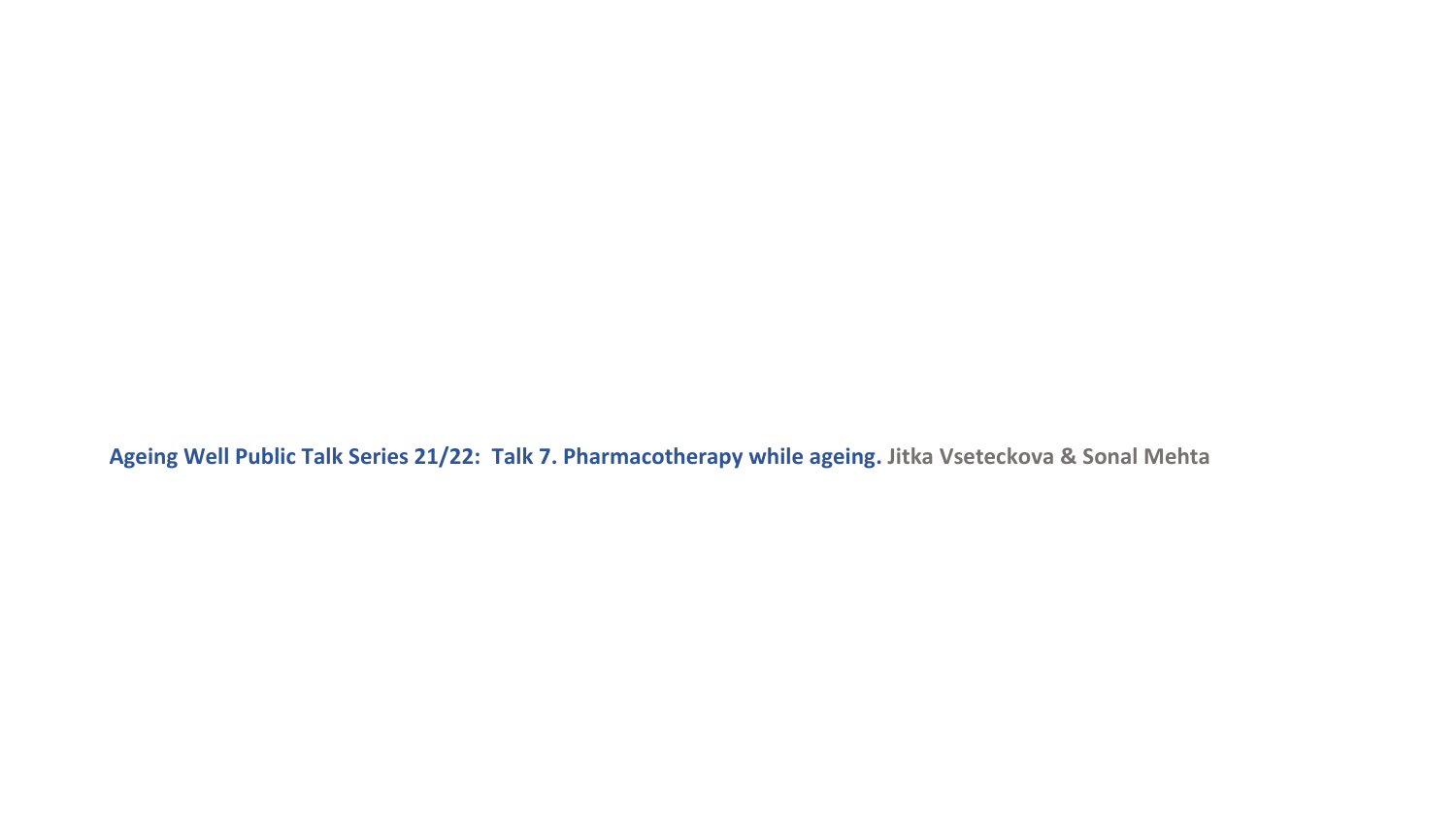# **Today's talk**

- The world population is rapidly ageing & we are all ageing since the day we are born.
- Physical and psychological/cognitive decline that happens at different speeds for different individuals.
- Ageing processes are in general very difficult to predict.
- Genetic predispositions we may need to take into account regarding the overall ageing the process is also co-defined by what we actually do about it.
- **USE IT OR LOSE IT**  in other words, both cognitive and physical stimulation while ageing, help to preserve cognitive and physical functions we don't want to lose. **Especially during COVID-19 times.**
- **The Five Pillars of Ageing Well**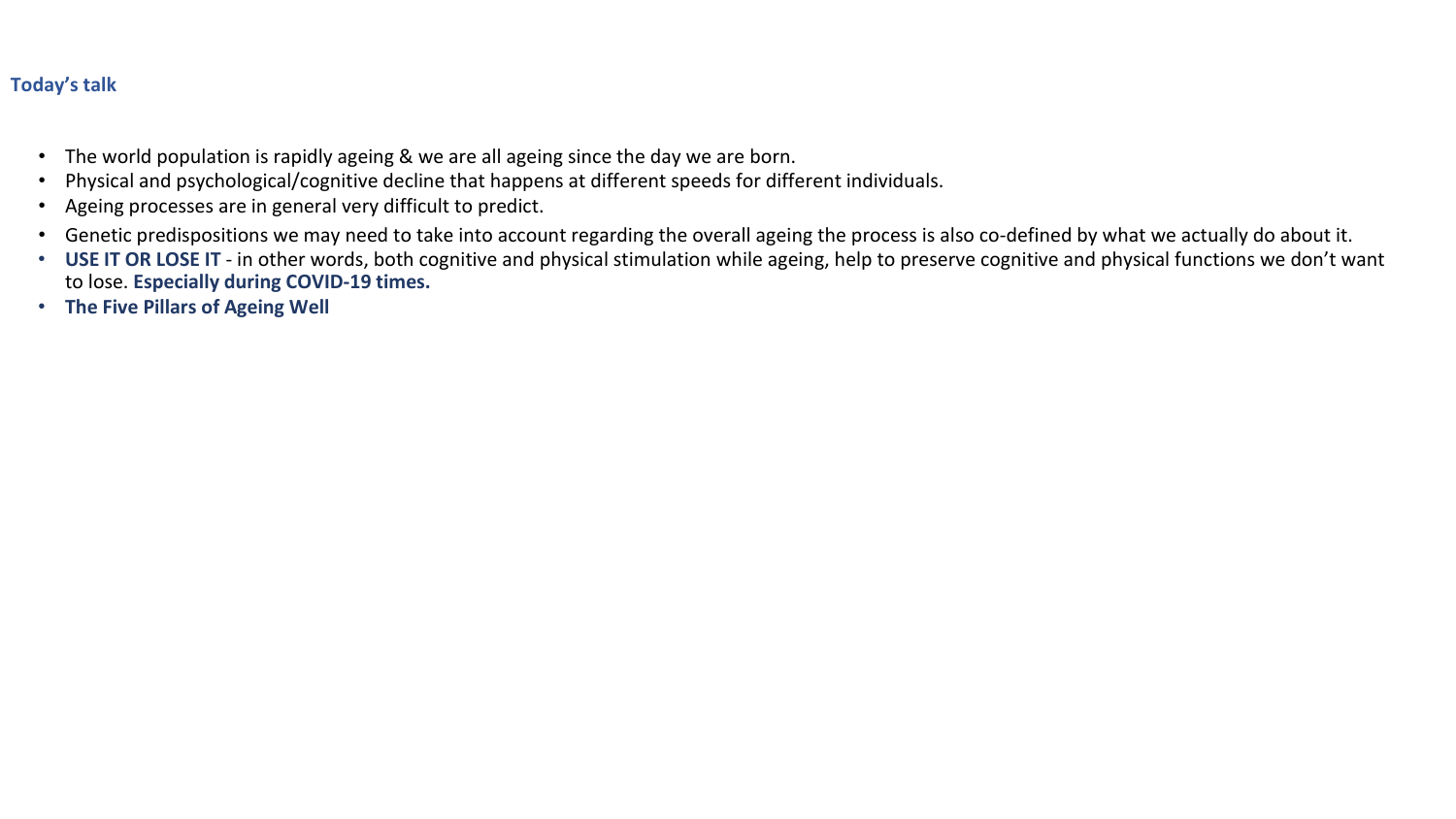- All the way through the 'Ageing Well' talks we explore how using this knowledge might facilitate self-management, become partners in our care and delay the ageing processes for as much as we can.
- The emphasis of the 'Ageing Well' series is on optimizing cognitive and physical well-being, physiological ageing, and self-management. To a lesser extent, on pathological processes while ageing.
- Promoting physical activity, social activity, networking, learning and healthy lifestyle
- Building bridges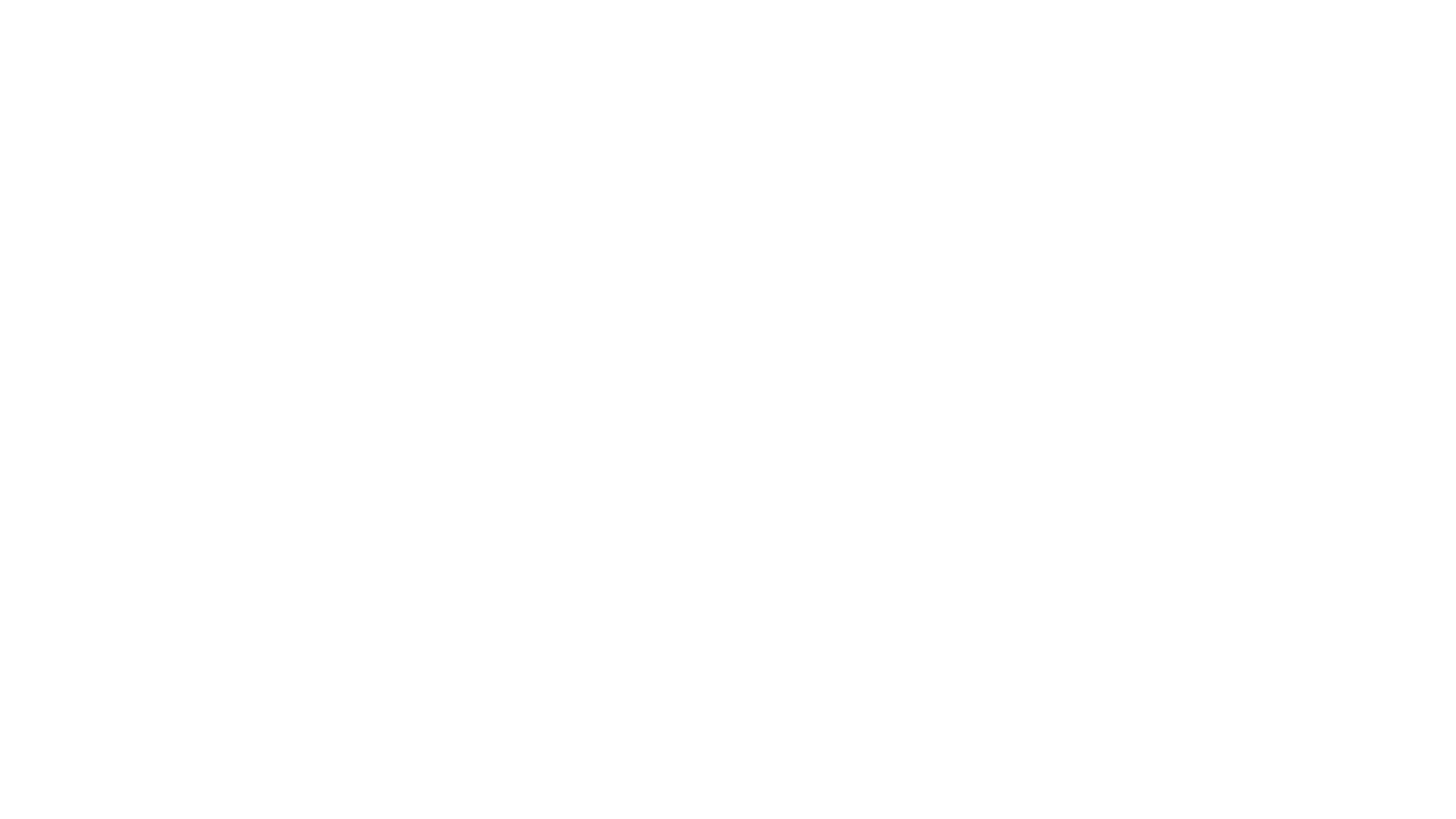## **Pharmacotherapy while ageing**

- Changes related to physiological ageing (muscle, metabolism, kidney, liver)
- Comorbidity / poly-morbidity resulting in poly-pharmacy
- Dehydration
- Malnutrition/undernutrition
- Pharmacokinetics
- Pharmacodynamics
- Polypharmacy & drug interaction & severe drug side effects
- Exercise & Five Pillars of Ageing Well
- THE LESS TIME THE DRUG STAYS IN THE BODY THE BETTER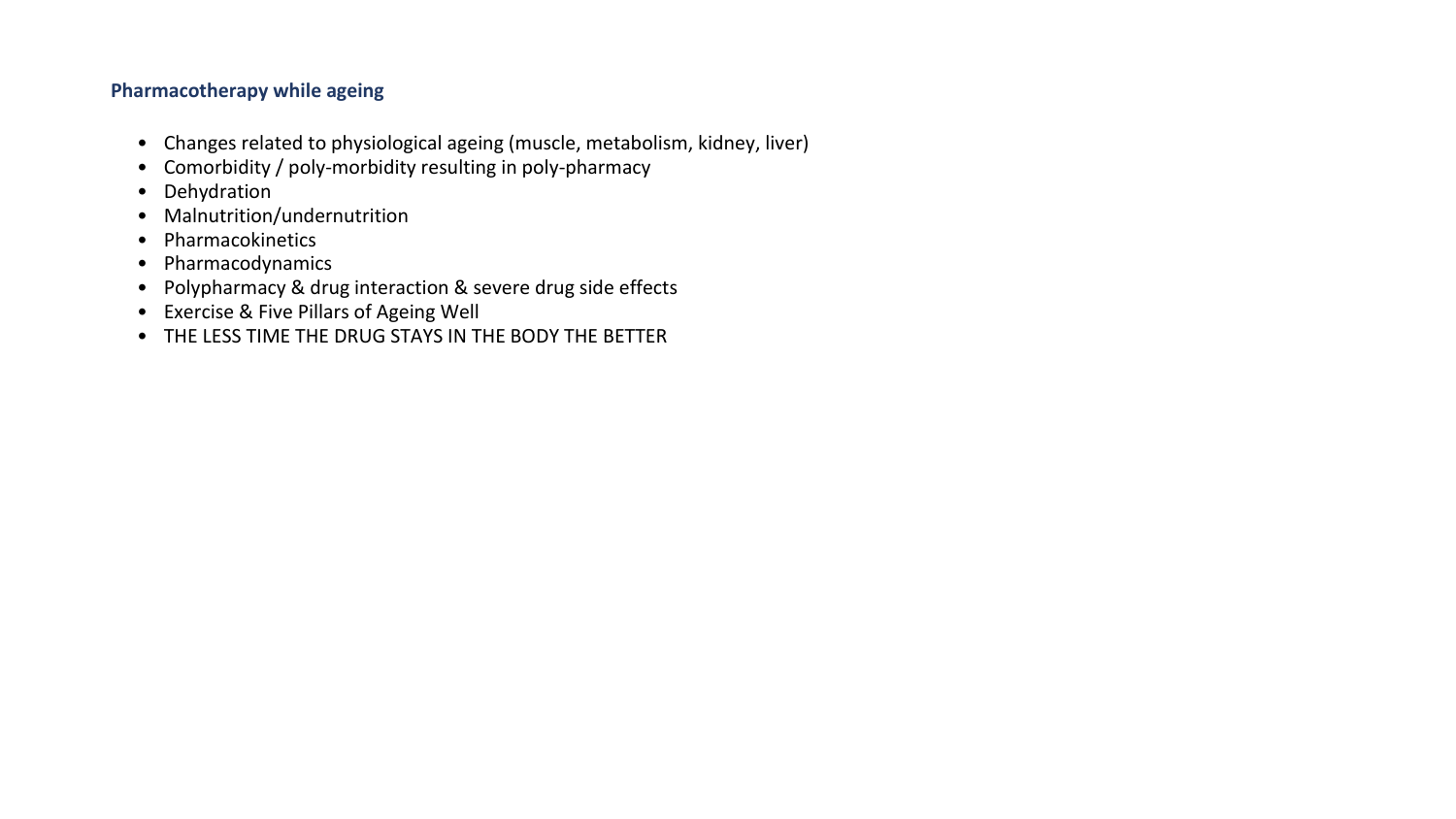# **Biology & ageing**

- Mechanisms of changes in
- basal metabolism during ageing. A considerable number of physiological functions are known to show a gradual decline with increasing age
- Muscle mass and total body water are reduced, which can affect pharmacokinetics, especially of hydrophilic drugs- water soluble drugs
- Conversely, body fat increases from 20 to 40% with age, affecting absorption and metabolism especially of lipophilic drugs fat soluble drugs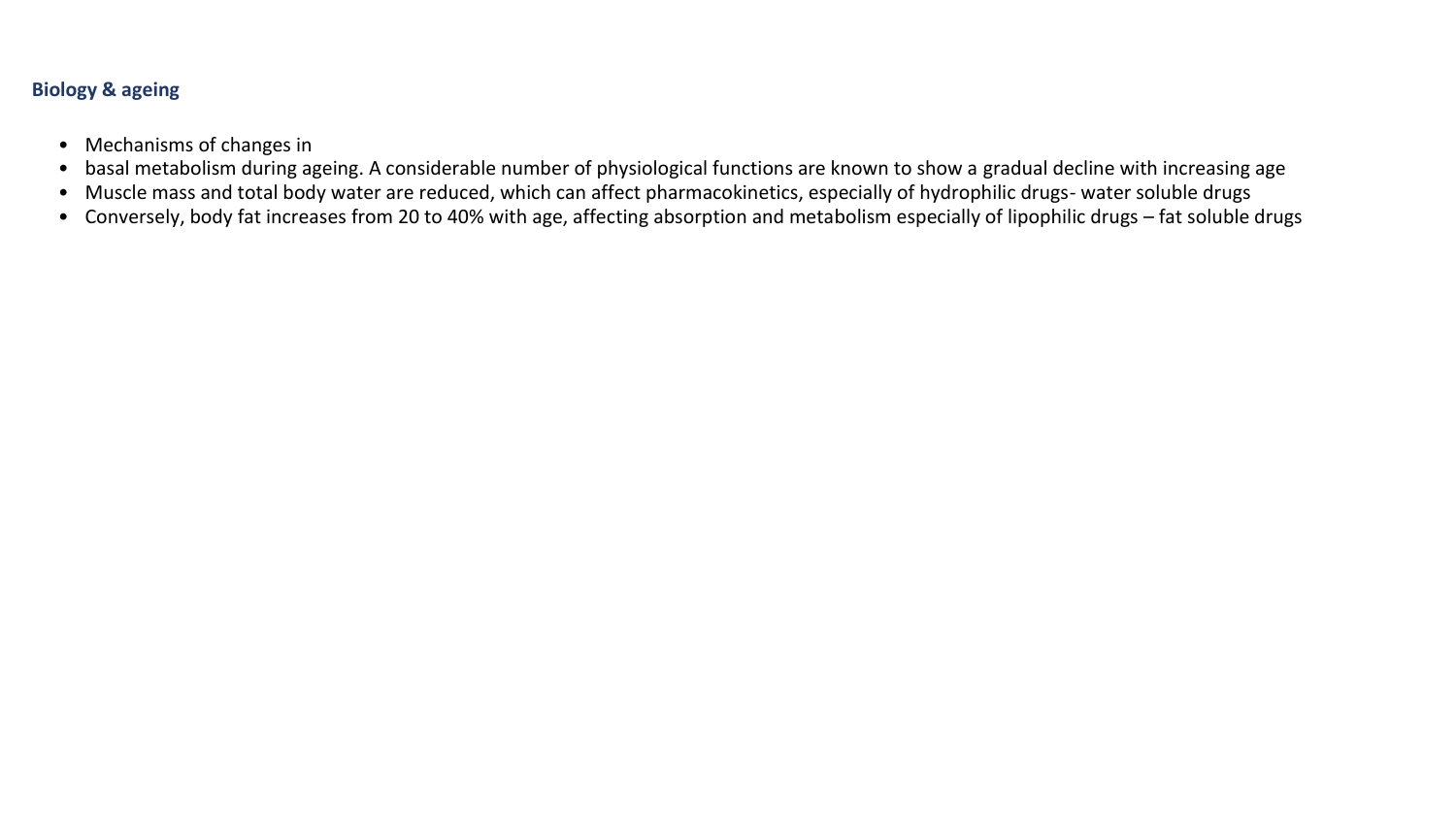- Age-related CARDIO-VASCULAR CHANGES decrease in the overall blood flow heart rate, heart function, flexibility of vessels and arteries
- LOWER HEART RATE AT REST
- Decrease in kidney function and liver blood flow
- As a consequence, drug clearance decreases
- DEHYDRATION & LACK OF EXERCISE
- Many of the effects of aging on the heart and blood vessels can be reduced, slowed down by regular exercise
- Helps people maintain cardiovascular fitness as well as muscular fitness as they age.
- EXERCISE is beneficial regardless of the age at which it is started.
- Dehydration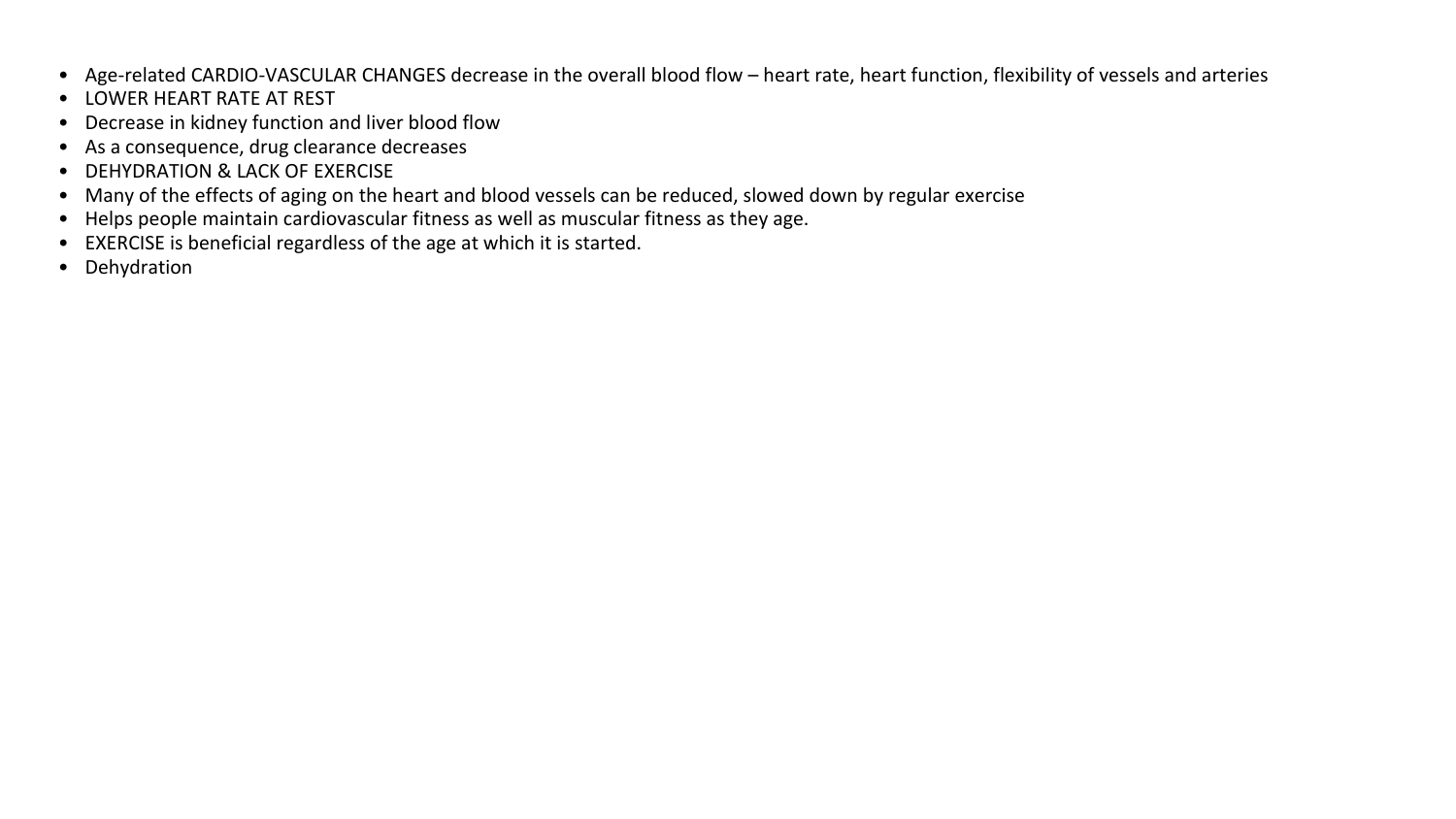• Impact of ageing on the drug journey and its action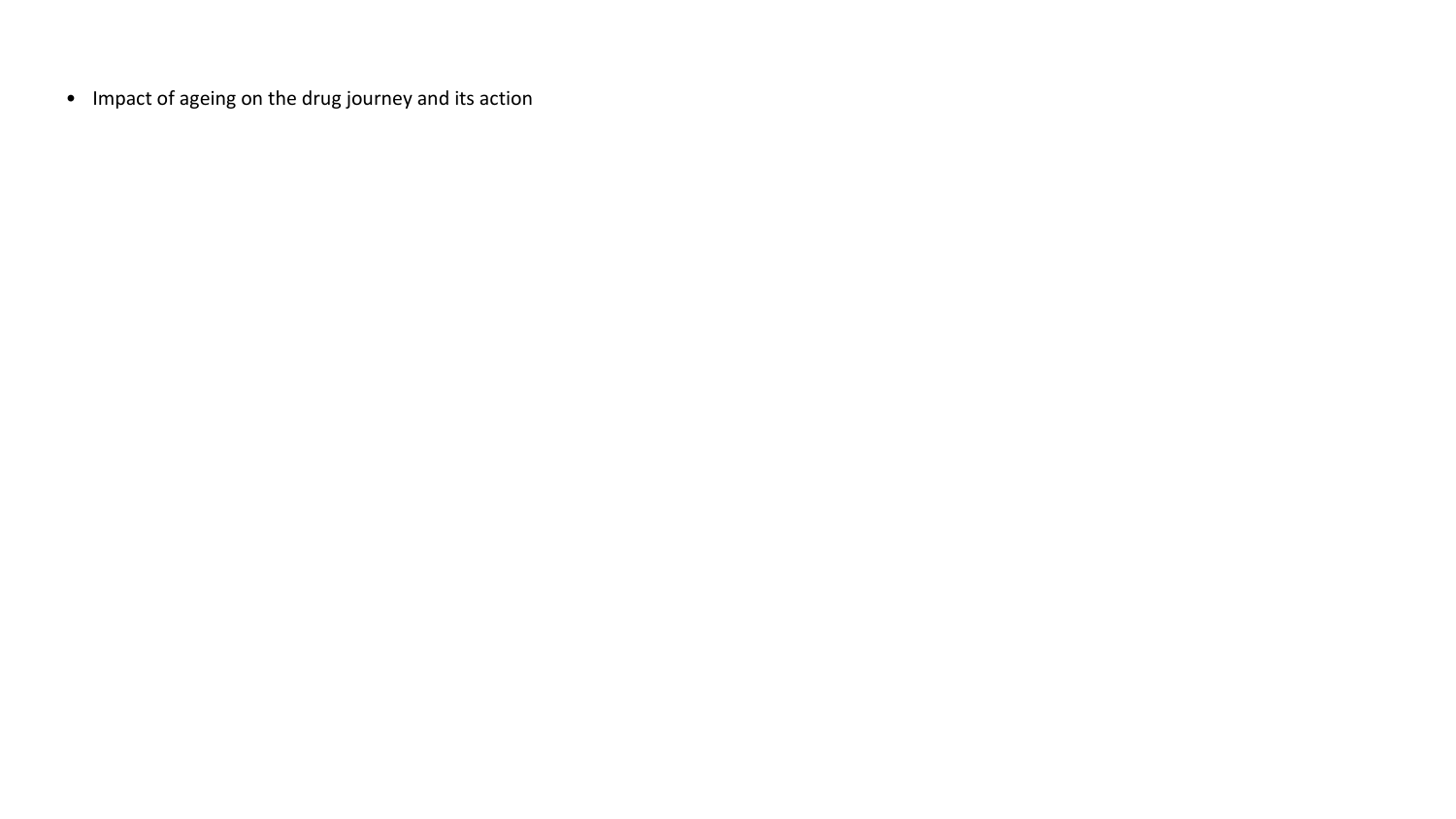• Drug journey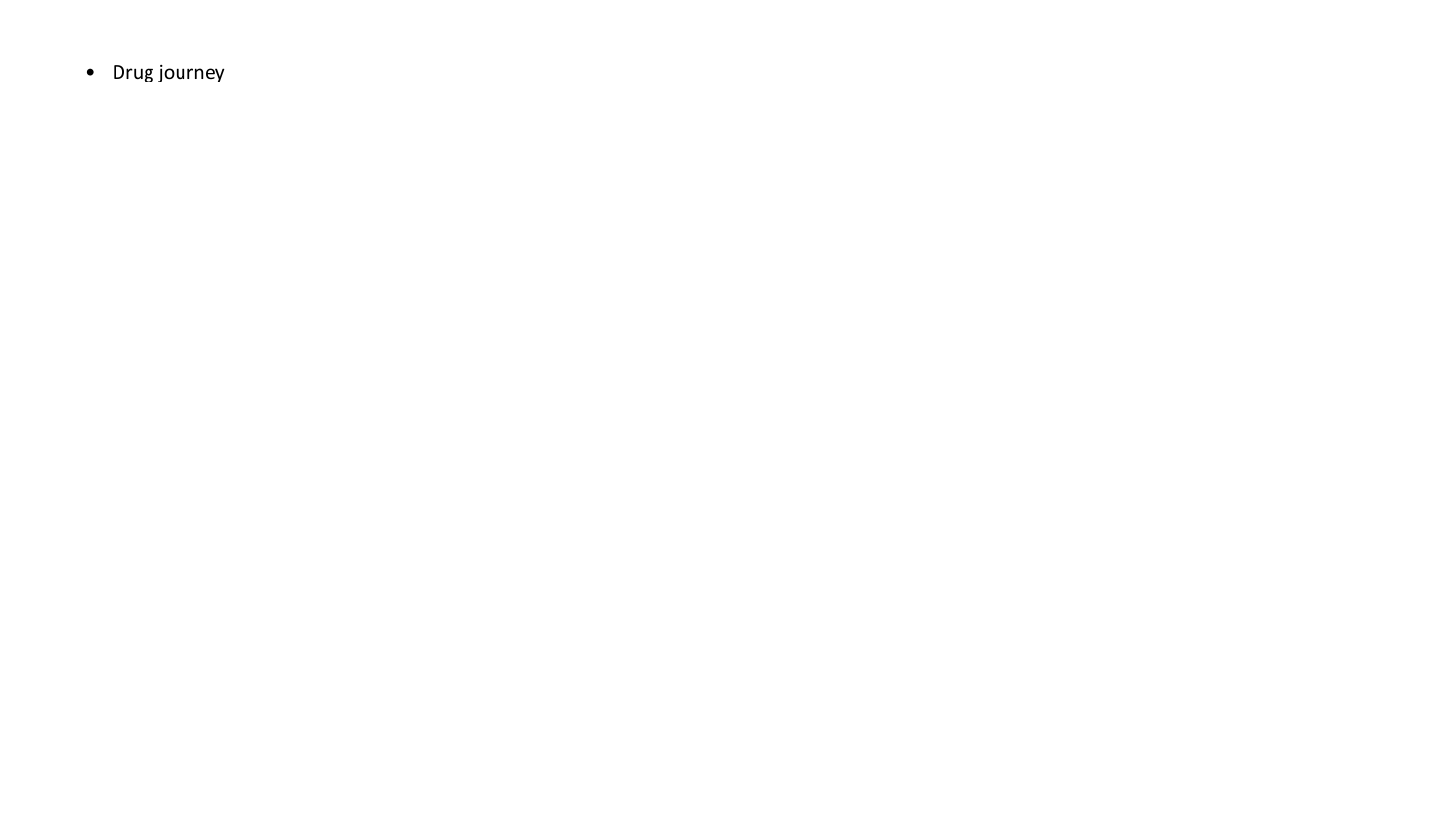## **Drug absorption**

Ageing may slow down the rate at the which drugs are absorbed, but it is rarely considered clinically significant

# **Drug distribution**

- Decreased muscle mass and dehydration leads to higher concentration of water soluble drugs for a given dose
- Lipophillic drugs concentrate in adipose tissue and the brain. Drugs are slower to clear from fatty tissue accumulation more likely, CNS effects
- Certain drugs are highly protein bound. Liver damage and malnourishment lead to lower circulation proteins and increase in concentration of free drug
- Blood flow to tissues and organs and active uptake of drugs into tissues may also be influenced by ageing.
- The blood-brain barrier may be more permeable as we age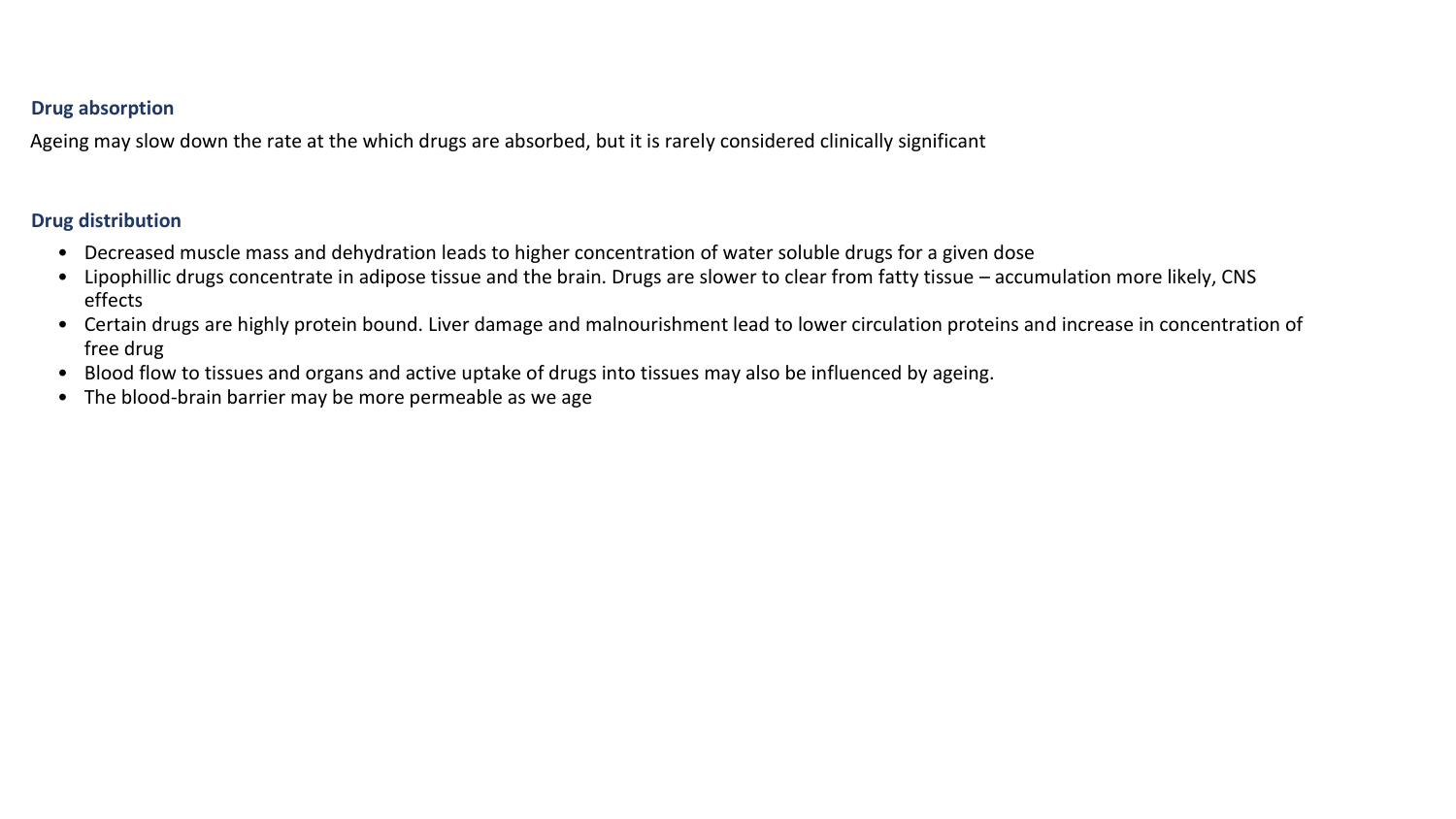# **Drug metabolism**

- The liver is the major organ responsible for drug metabolism
- Small amount of age-related decline due to reduced hepatic volume and reduced activity of certain hepatic enzymes
- Rarely significant in the absence of liver disease
- Age-related decreases in hepatic blood flow can decrease the metabolism of drugs with a high first pass metabolism
- Ability of the liver to withstand stress decreases increased injury due to hepatotoxic medicines
- Some drugs have the ability to induce or inhibit enzymes
- Liver function is not easily measurable and clinical significance can be hard to determine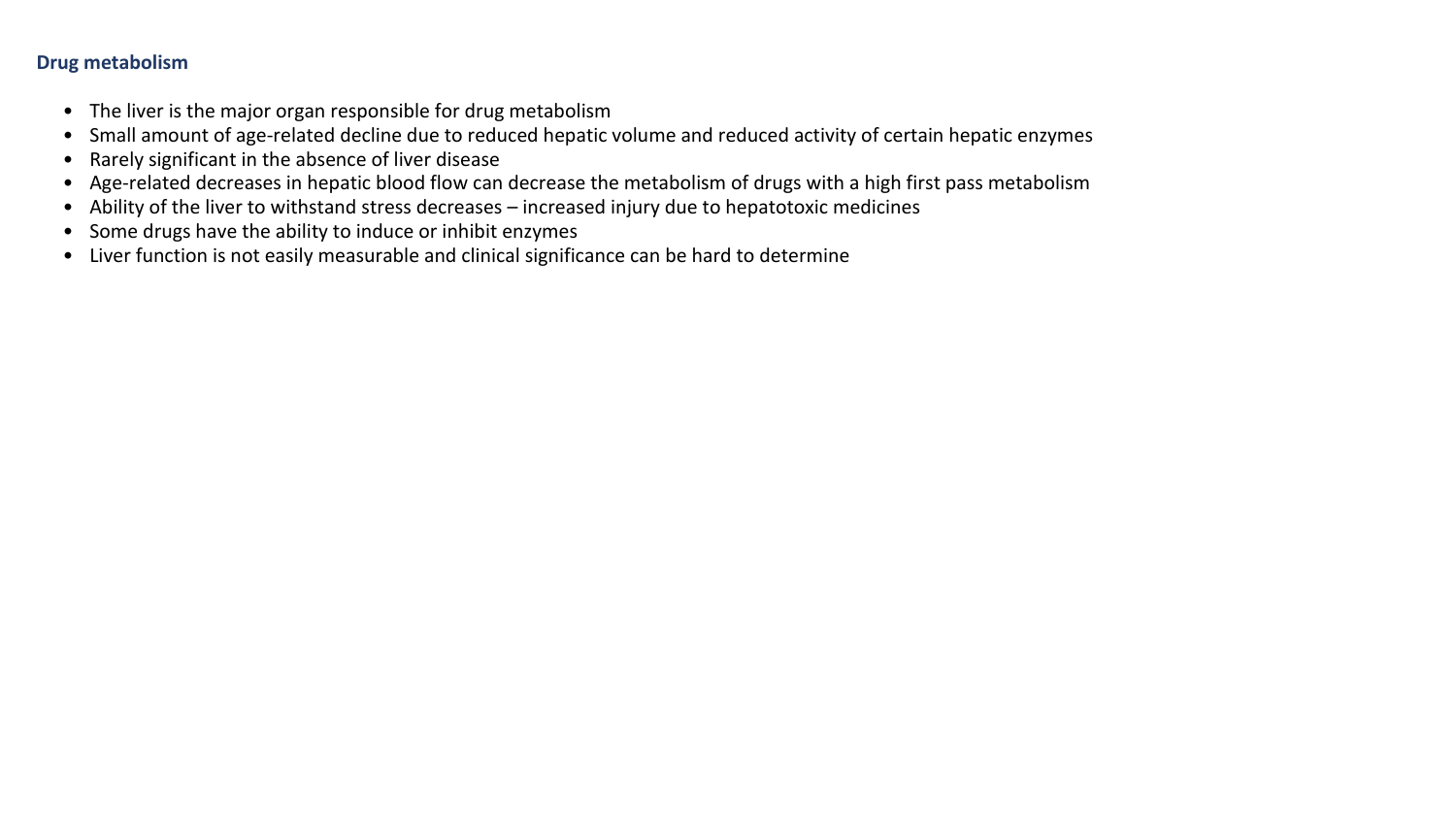# **Drug elimination**

- Excretion via the kidneys is the most significant age related change predictable and measurable
- Reduction in rate of clearance leads to accumulation can happen very slowly and signs of toxicity may take a while to appear
- Certain drugs rely on good renal functioning to exert their effect
- Some drugs are nephrotoxic, and the overall risks and benefits may need balancing
- Regular blood tests support decision making on dose and appropriateness
- Older people are at a higher risk of acute kidney injury occurs quickly but can be managed if identified early. Causes can include dehydration, acute illness, infection, drug interactions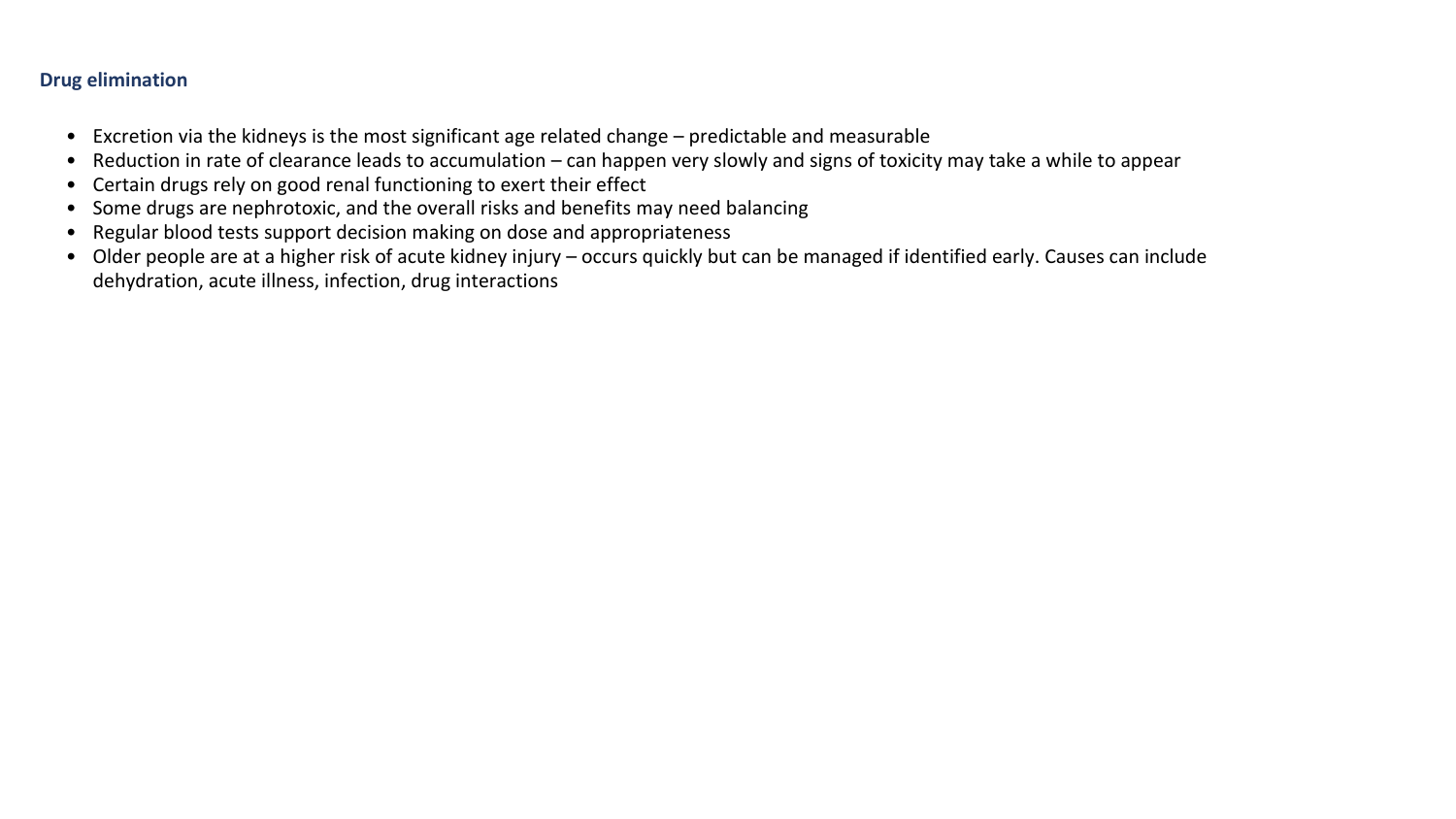## **Pharmacodynamics**

- Drug action in the body is affected by receptor binding, post receptor effects, and chemical interactions, residence time
- Pharmacological effect can be therapeutic or undesirable (side effects and drug interactions)
- Homeostatic changes associated with ageing can be manageable until the introduction of a medicine
- Ageing and polypharmacy increases the risk of adverse drug reactions (ADRs) and exacerbations of chronic conditions
- The consequences are more serious in older people ADRs account for 5-17% of hospital admissions
- Balancing the risks and benefits of prescribing in the older population is an art not a science!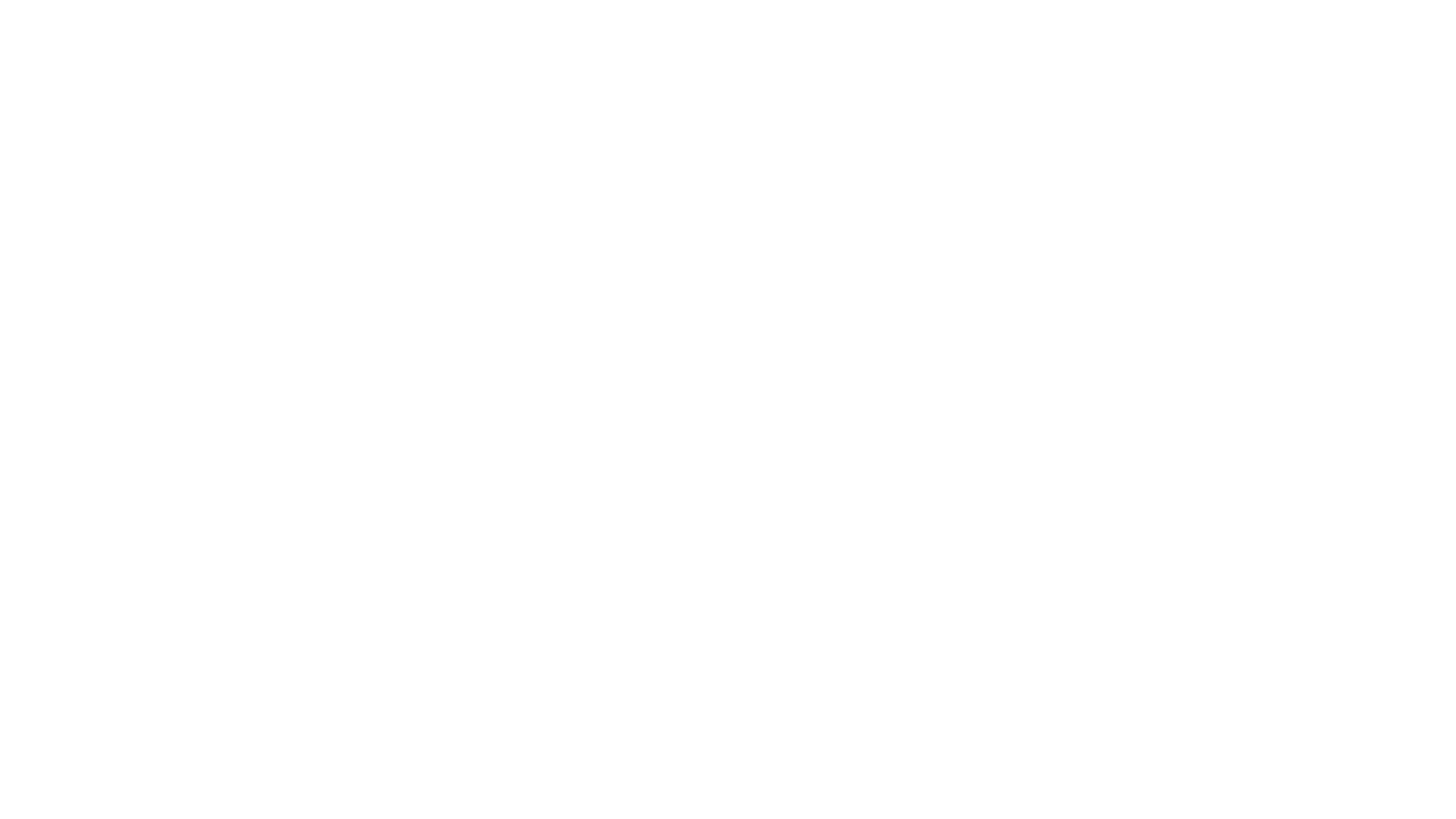# **STANDING UP / SITTING DOWN**

- Raising up principle STRAIGHTENING YOUR SPINE
- Proprioception feeling different parts of your feet on the floor
- Slightly pressing the inner side of your foot to the floor
- Stretching your toes
- Pushing yourselves away from the ground
- Moving head or arms should not necessarily change the way we stand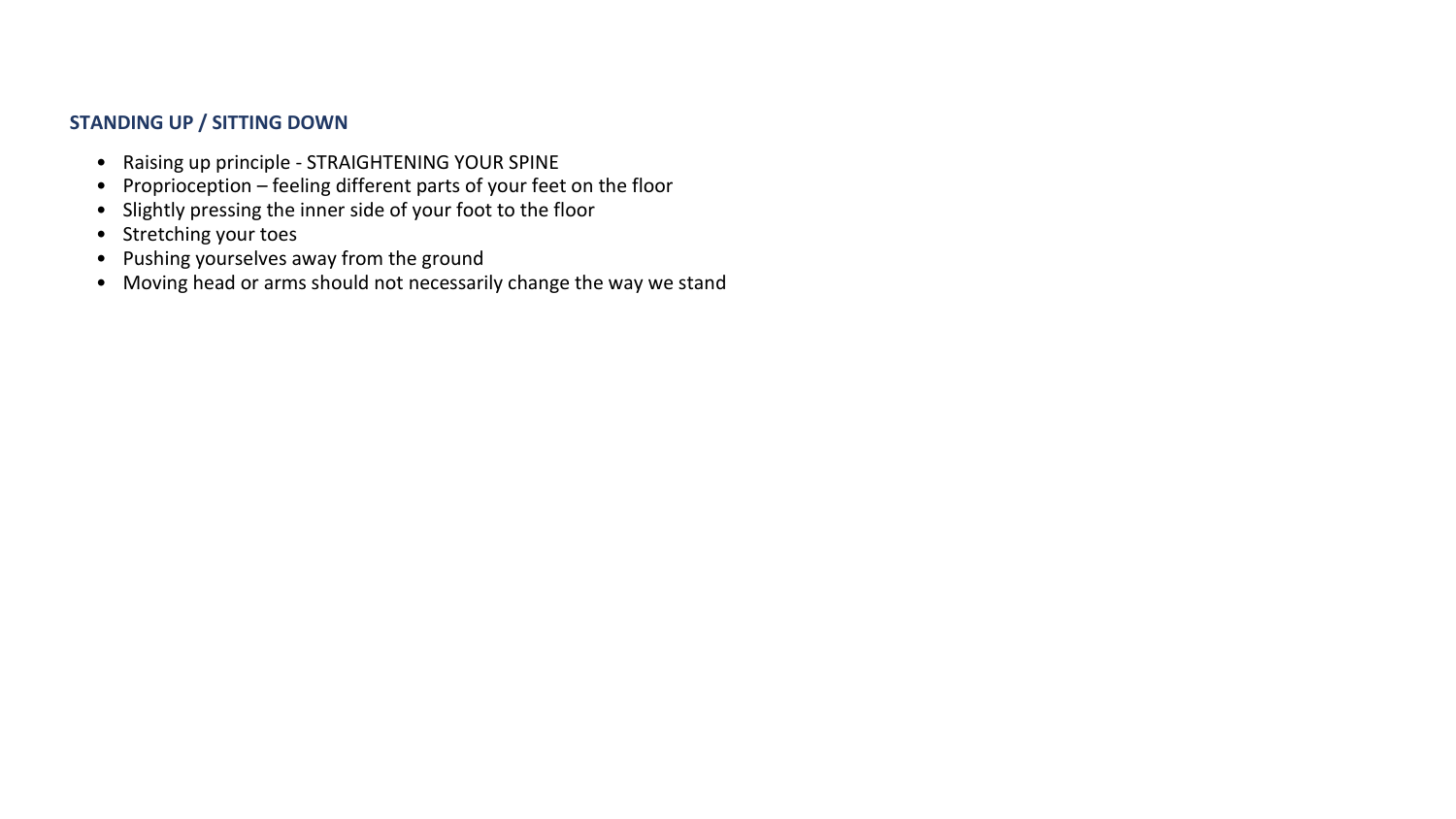#### **Drug related problems in older adults**

- Dehydration
- Overuse polypharmacy may lead to cumulative effect TOXICITY (brain, kidneys,
- CV system, liver)
- Inappropriate prescribing (inappropriate prescribing can be defined as prescribing drugs whose use should be avoided because their risk outweighs their potential benefit) - may lead to cumulative effect – TOXICITY (brain, kidneys, CV system, liver)
- Underuse or omission may not get you treated for the specific condition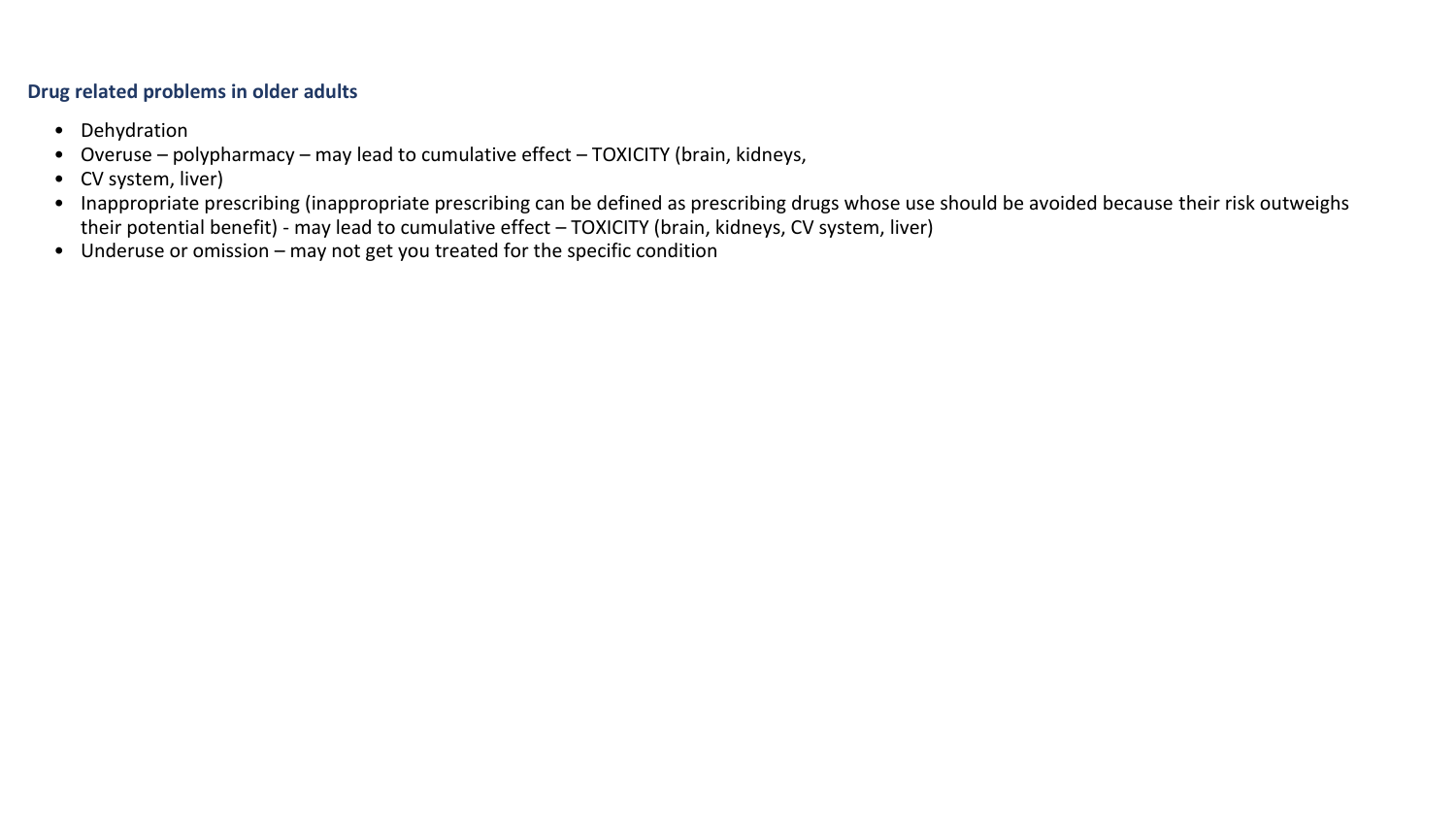- It doesn't work!!! the same drug and the same amount of it can take longer to take its effect when we are older...wait for it... don't take another pill -TOXICITY (brain, kidneys, CV system, liver)
- Diuretics
- A study showed that 25% of the adverse drug reactions reported in an older adult population were related to diuretic therapy, and all those admitted to hospital with medication-related falls were on diuretics
- Dehydration of as little as 2% of total body water can result in a significant impairment in physical, visuomotor, psychomotor and cognitive performances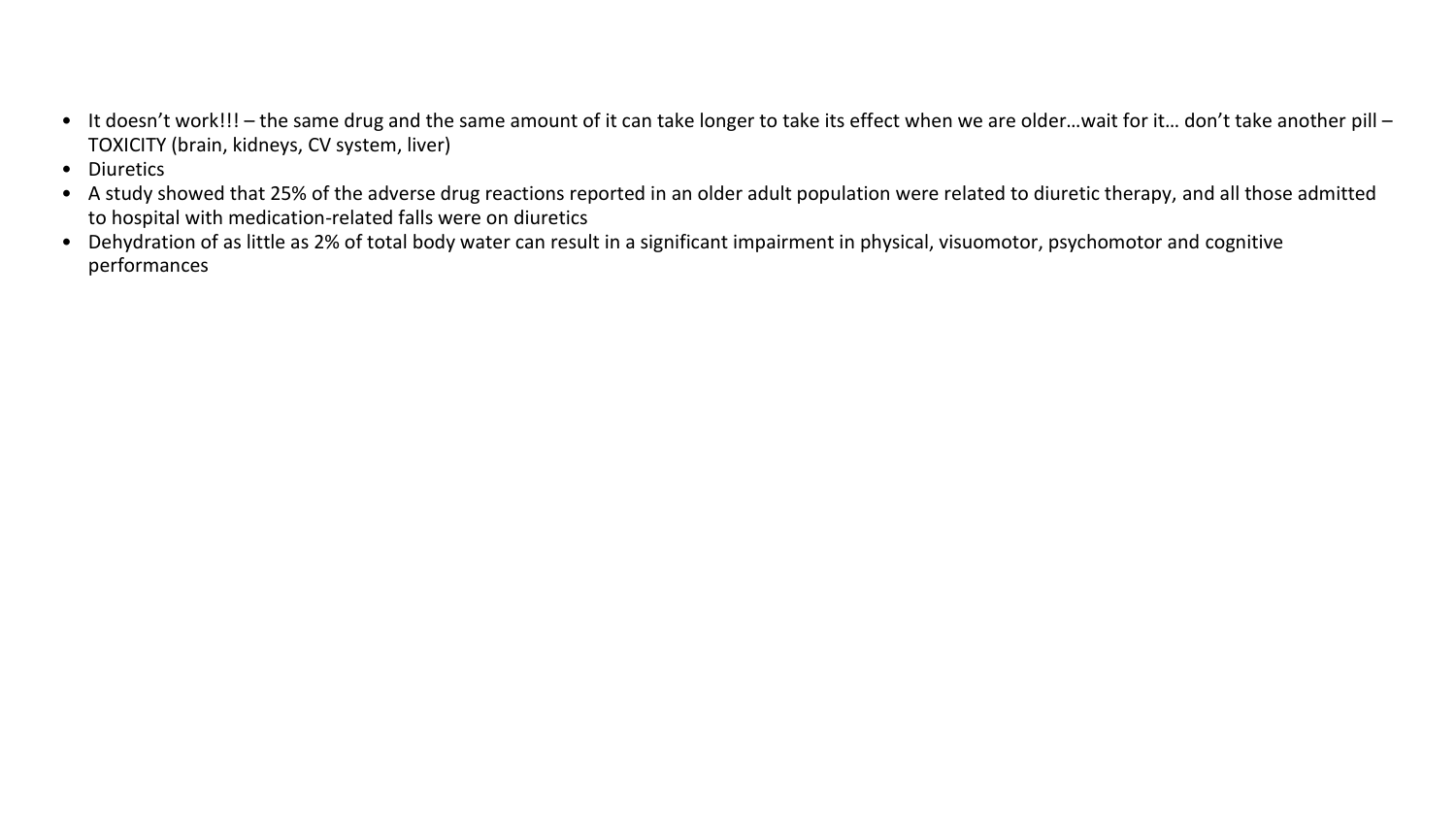## **Drug related effects in the older adults**

- Analgesia & increased sedation
- Decreased BP, decreased heart rate
- Vasoconstriction / vasodilatation blood circulation not ideal
- More regular blood tests required by the GP

# **Side effects**

- Psychomotor dysfunction, confusion
- Sedation, slowed reaction time & LACK OF EXERCISE
- Dizziness, worsened coordination
- Massively increased risk of falls!!!!!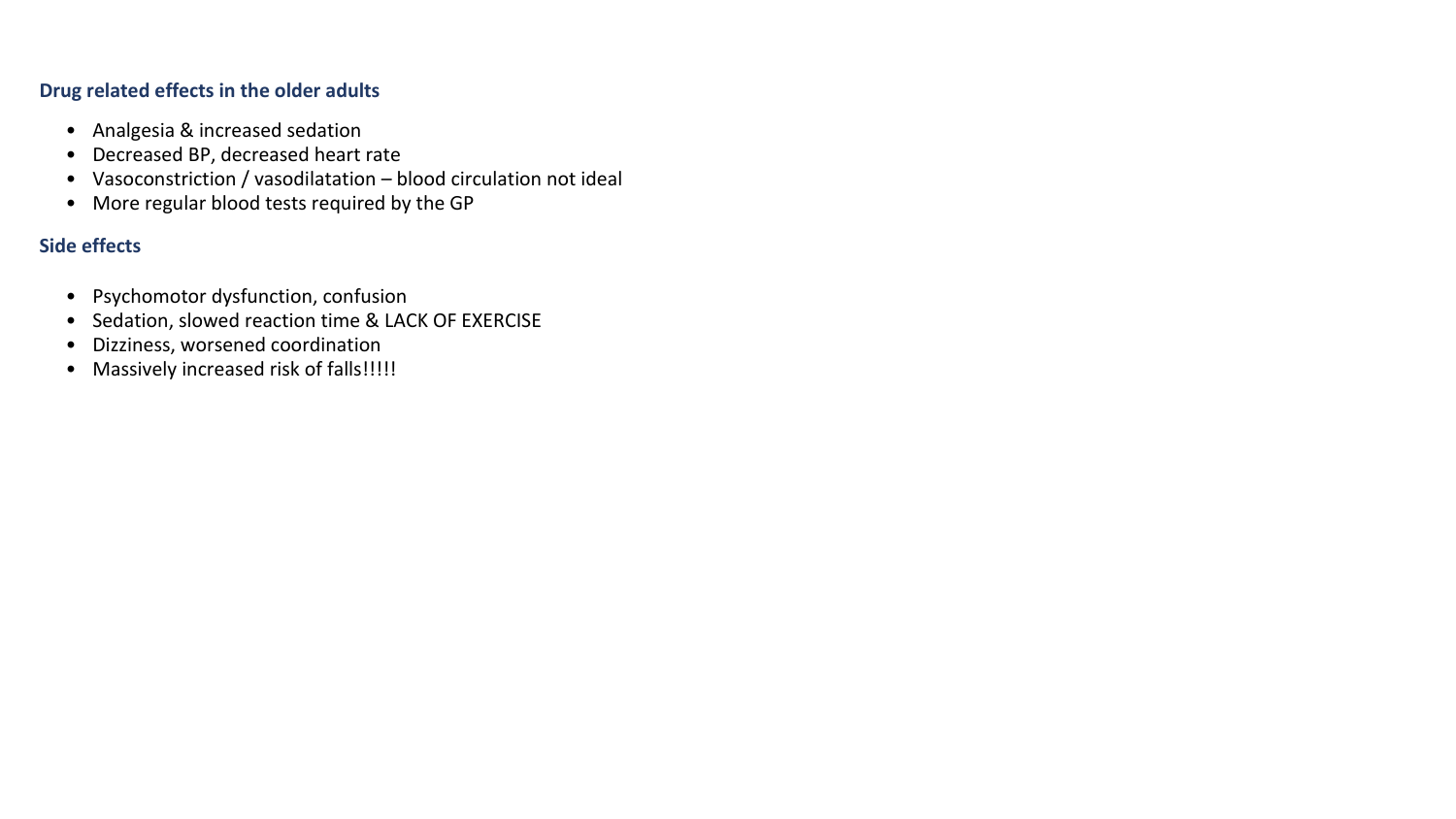#### **Accumulation of age related changes results**

- Drugs take longer to act and stay for longer (2– 3 times)
- Drugs accumulation & drug to drug interaction
- Increased sedation effect
- Increased risk of falls and fractures
- Cognitive dysfunction
- Dependence withdrawal syndrome
- Limited mobility, limited
- Independence, limited engagement as cognitive functions and/or attention span may be impaired
- Adding DEHYDRATION and LACK OF EXERCISE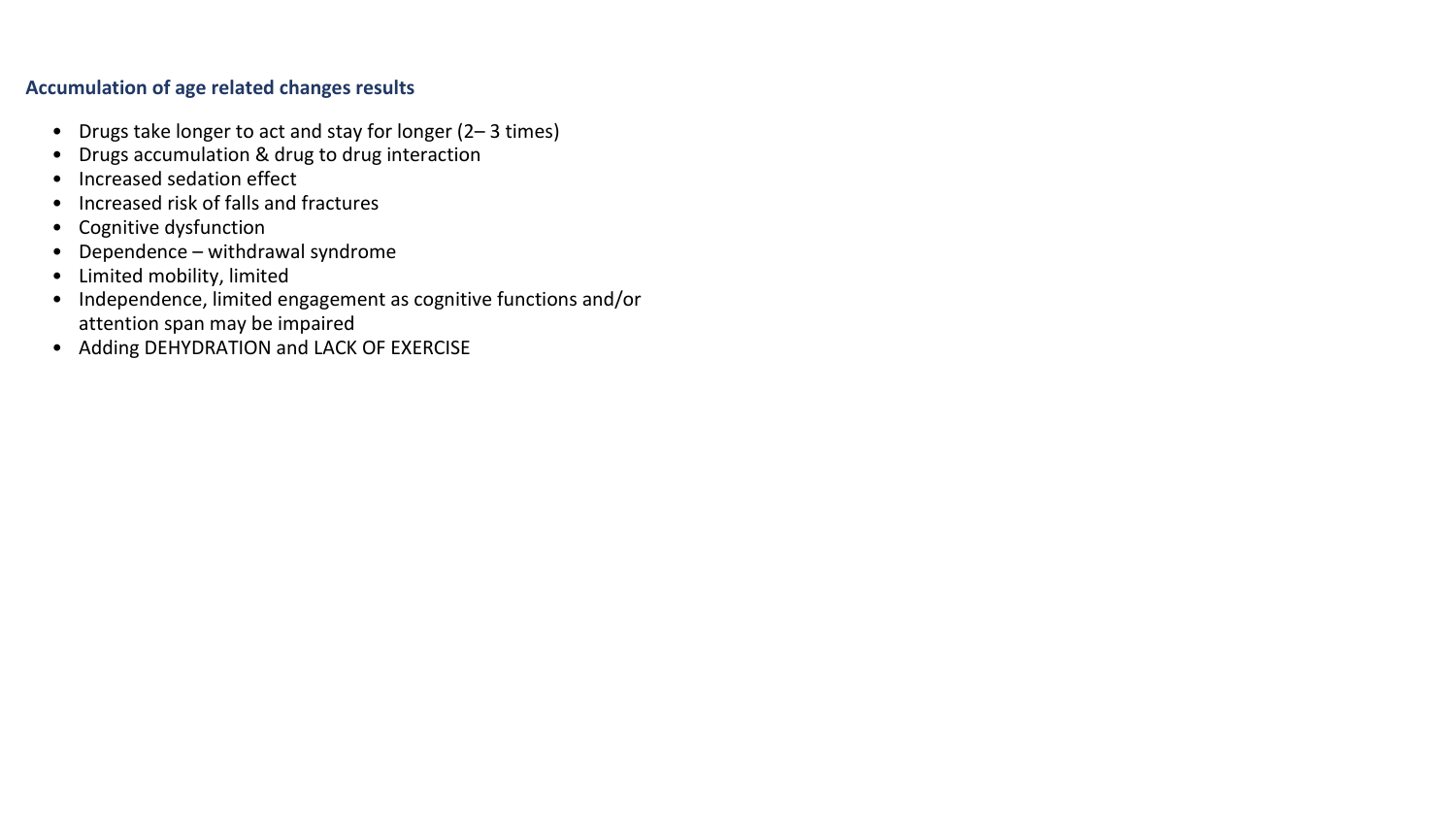# **Kidney and age related changes**

- Irreversible structural and functional changes
- Loss of renal mass due to glomerular loss
- Ability to secrete potassium and excrete hydrogen is impaired
- Reduction in renal blood flow
- Clearance in the aged kidney is also reduced
- These changes impair the ability of the kidney to control water and electrolyte balance, predisposing to dehydration and electrolyte abnormalities, particularly in situations of physiological stress.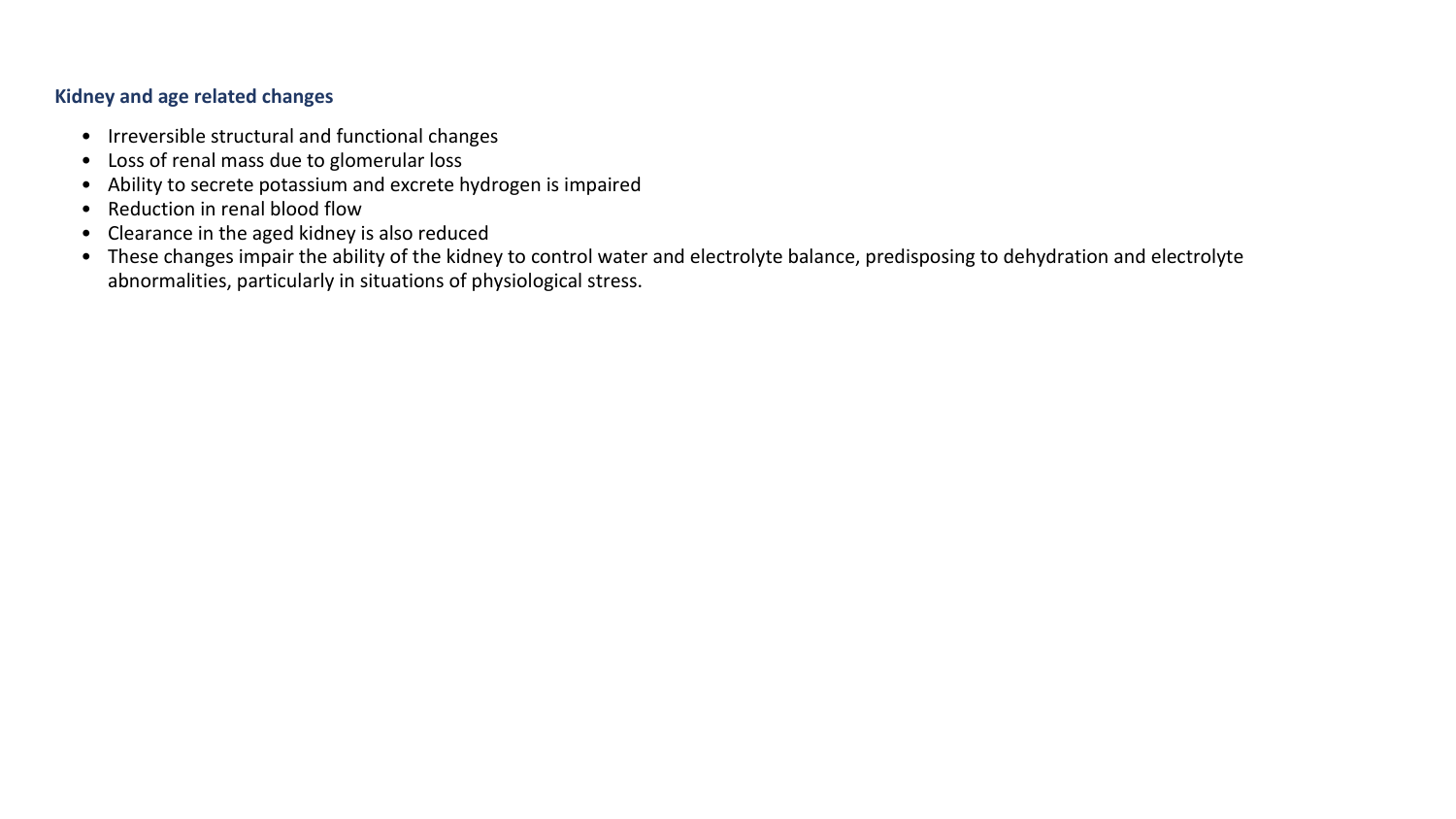# **Hormonal changes associated with ageing**

- Affect fluid and electrolyte homeostasis electrolyte abnormalities usually caused by loss of bodily fluids & dehydration & use of diuretics (symptoms include irregular heartbeat, fatigue, lethargy, nausea, diarrhoea) – can easily lead to falls
- Antidiuretic hormone ADH in older adults there is loss of the nocturnal rise in ADH, high prevalence of nocturia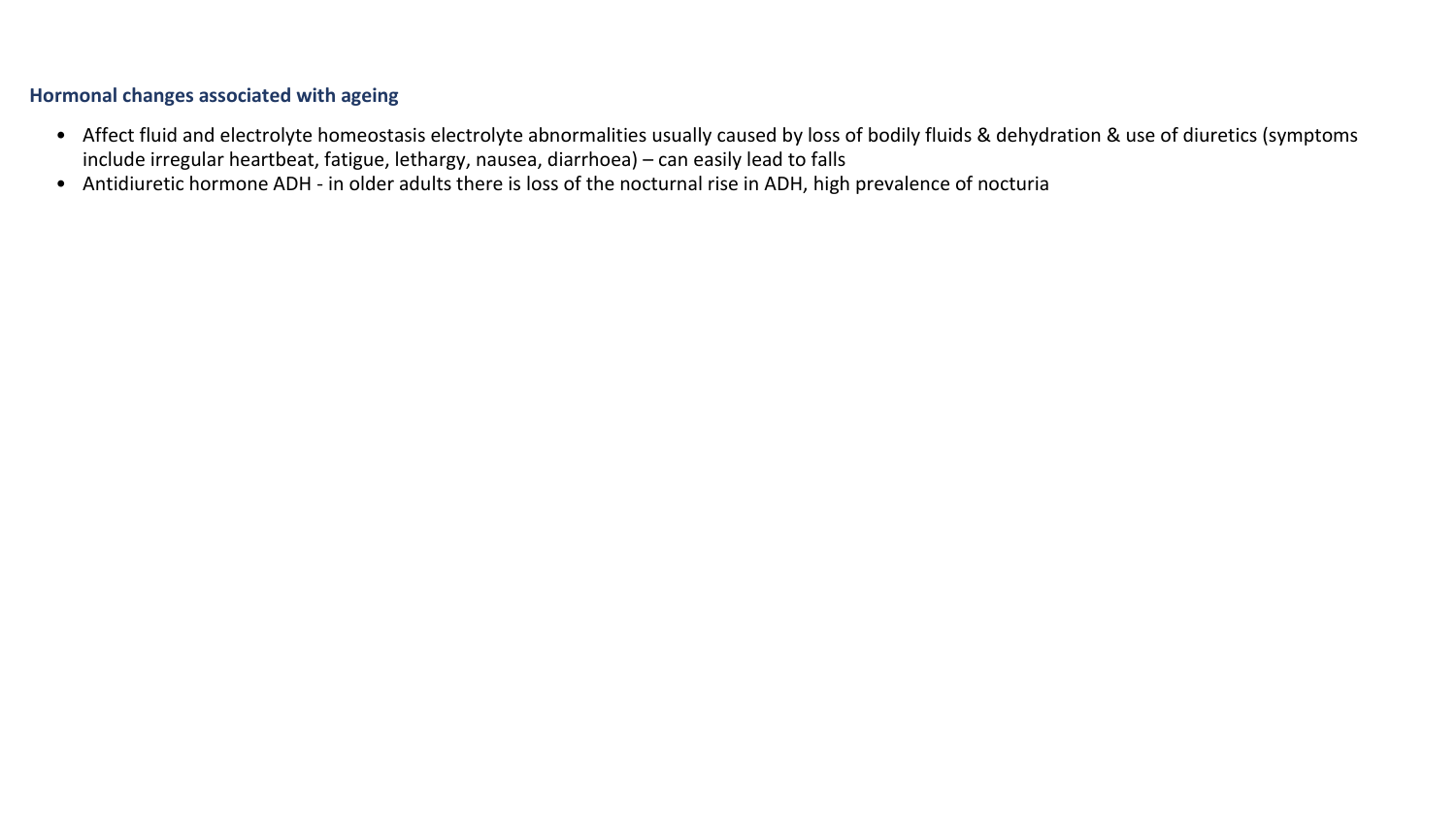- The thirst response while ageing
- Feel less thirsty
- Is blunted and we may forget to drink or not remember whether we drank...
- Spontaneous consumption of fluids decreases
- Extreme vulnerability to dehydration in a state of physiological stress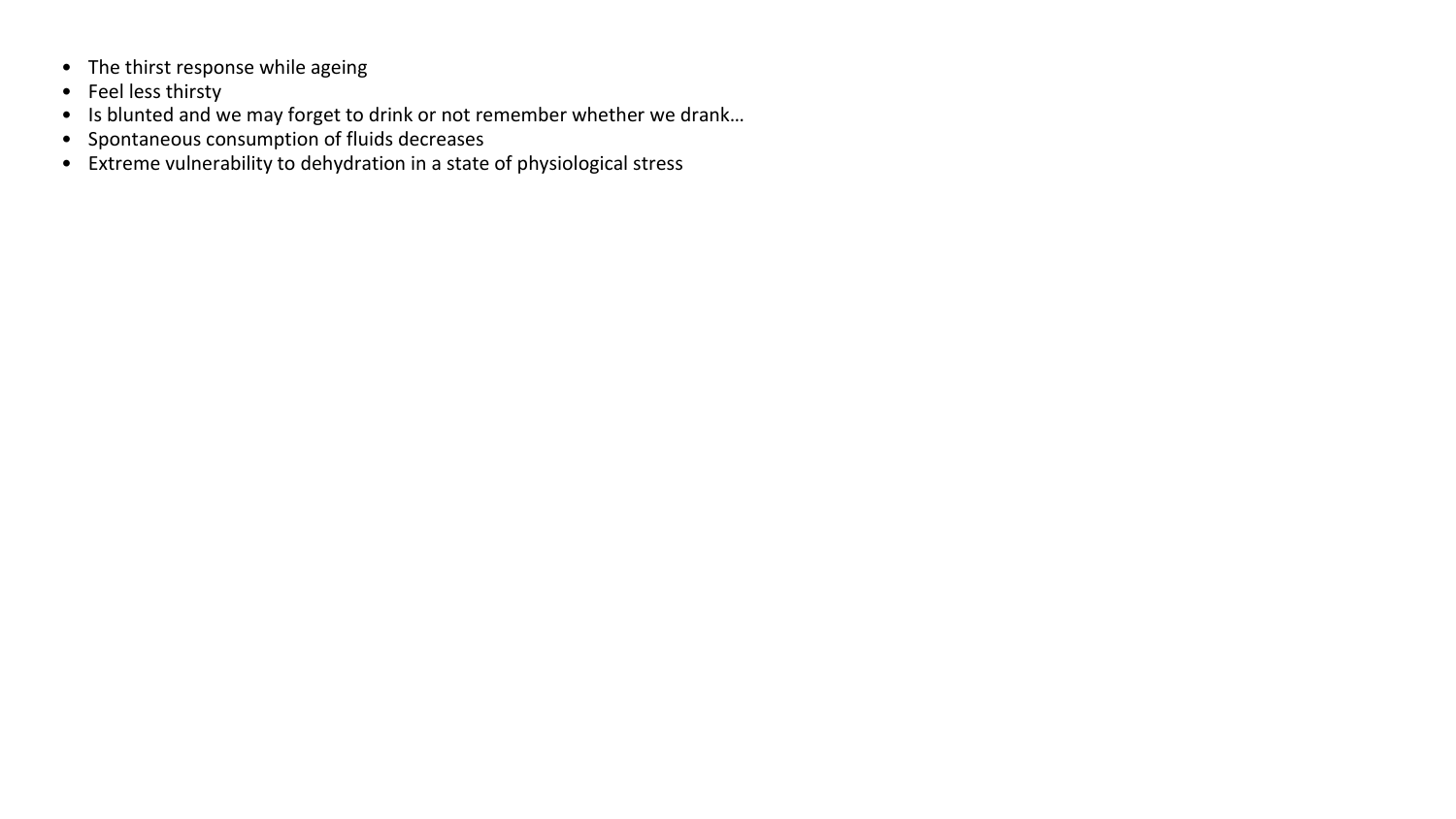## **Personalised Care**

- Water soluble drugs/Lipophillic drugs dosing & frequency
- Regular blood tests & medication reviews to determine ongoing need, efficacy, and potential harm
- Combination of factors to consider physiology, multimorbidity, polypharmacy
- Heath status can change quickly symptom relief & quality of life v. prevention
- Practical issues dexterity, sight, cognition, swallow, housebound, complex regimens, adherence
- Knowledge of ageing and health behaviours are growing
- Lack of evidence for many treatments in older people with multimorbidity
- Self management & shared decision making
- Medication review with a pharmacist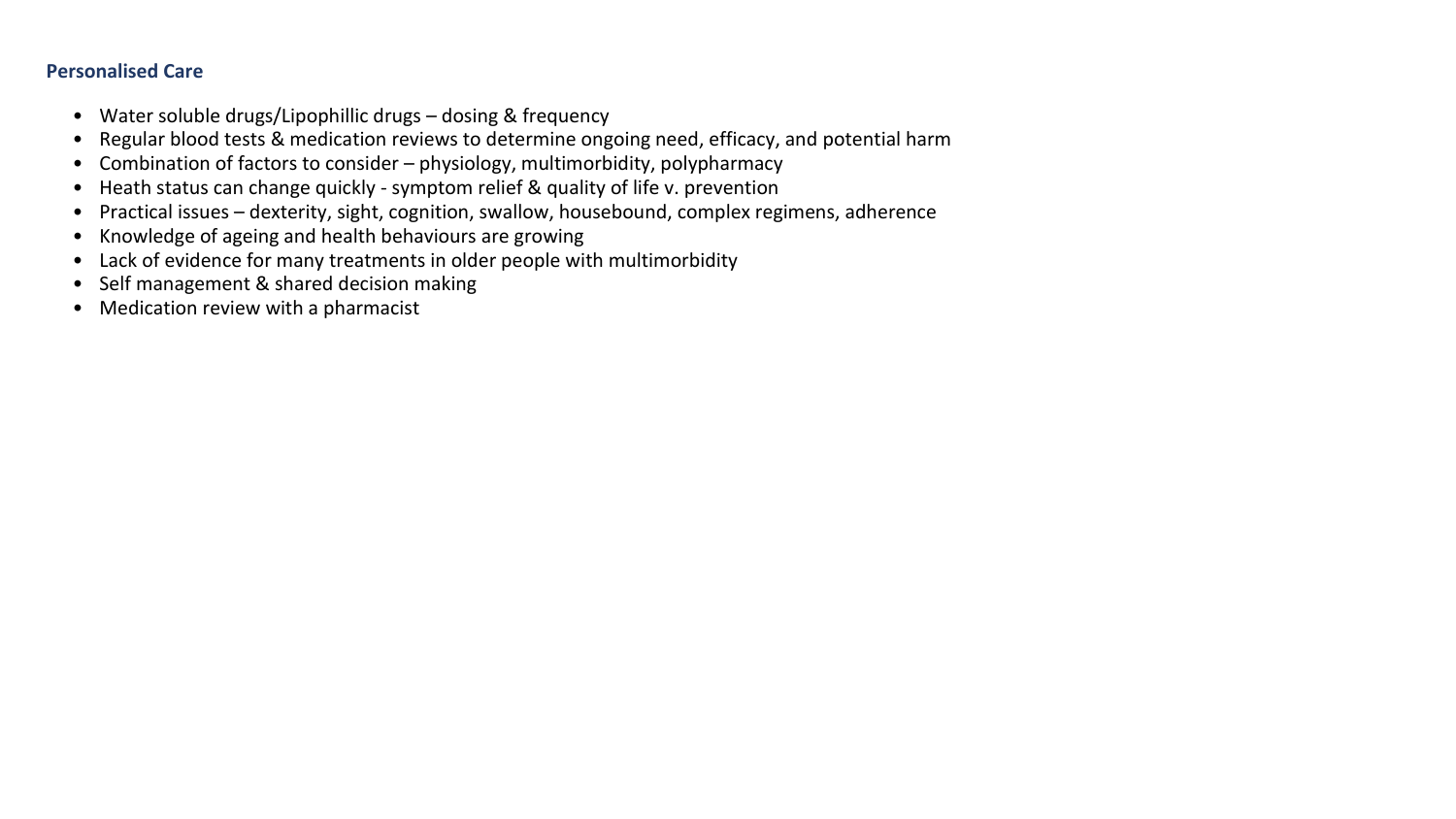#### **What we need to keep an eye on as we age**

# **Alcohol**

- Very little research has been done, and there are some particular problems for the older person.
- Health problems in older age can make us more susceptible to alcohol and can interfere with the effectiveness of many medicines. Check with your doctor about whether it is safe for you to drink with your particular health problem or medication.
- Hidden dehydration
- Drinking too much can damage many parts of the body and increase the risk of health problems including: Stomach lining ulcers or bleeding; Liver – cirrhosis; Cancer – mouth
- Malnutrition alcohol has calories but can not provide the essential nutrients a balanced varied diet provides to keep us healthy.
- Excessive alcohol intake can also affect mental health including increasing anxiety, depression, confusion.
- Excessive alcohol intake is toxic to brain cells, and alcohol abuse leads to memory loss. Over time, alcohol abuse may also increase the risk of dementia.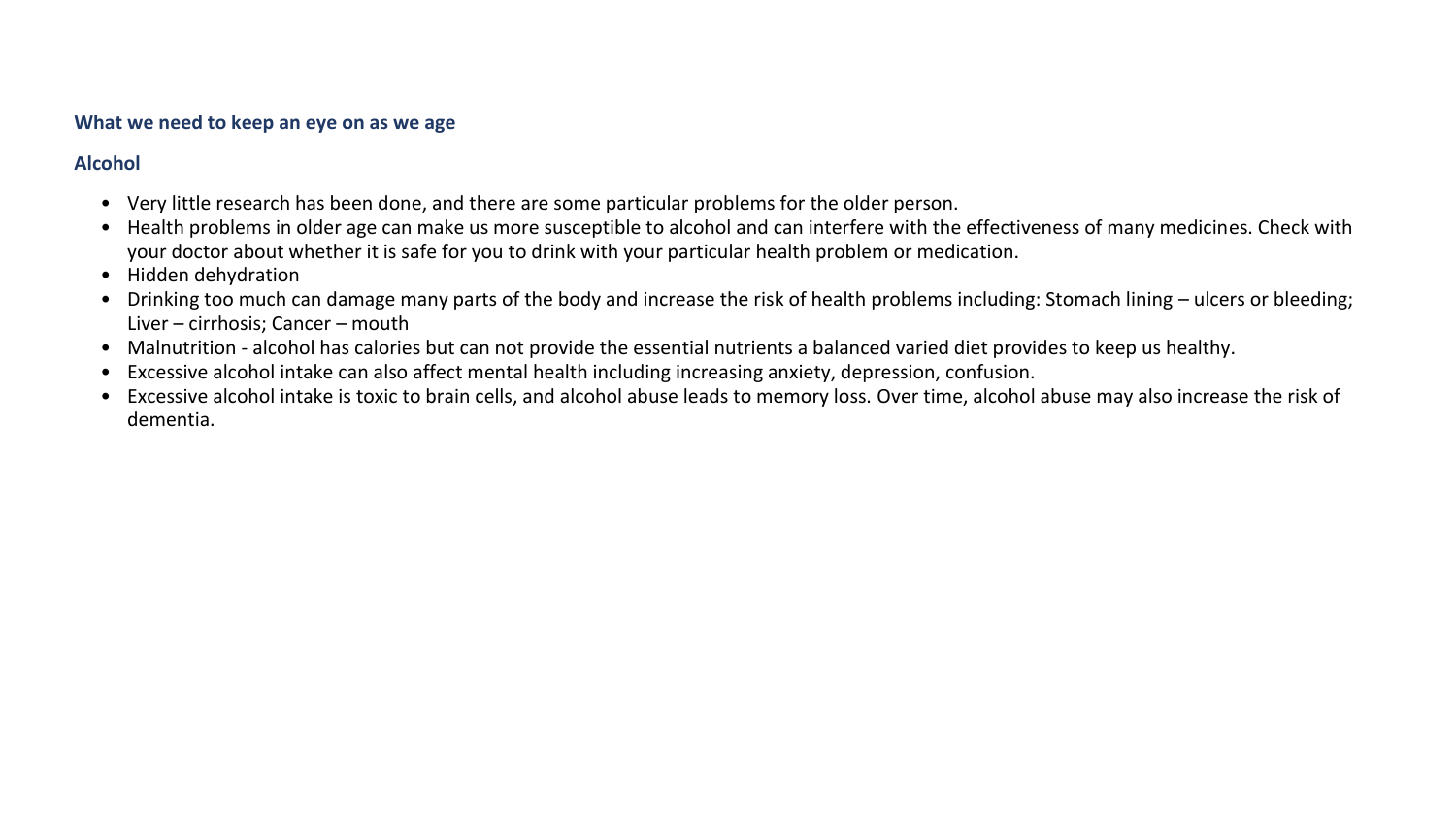# **Dehydration**

- Ageing produces a decrease in our thirst sensation, so it is easy for dehydration to go unnoticed. So, as we age, it is especially important to drink plenty of water and other non-alcoholic beverages.
- Early signs of dehydration include dizziness, tiredness, headaches, drowsiness, memory loss, and other symptoms that look like dementia.
- Long-term mild dehydration increases the risk of kidney stones, constipation, and cholesterol problems, as well as diminished physical and mental performance.
- Severe dehydration can cause 'dementia like' symptoms
- It's important to stay hydrated (aim for 6-8 cups per day, strict minimum 1.5 l / day). Be particularly vigilant if you take diuretics or laxatives or suffer from diabetes, high blood sugar, or diarrhoea.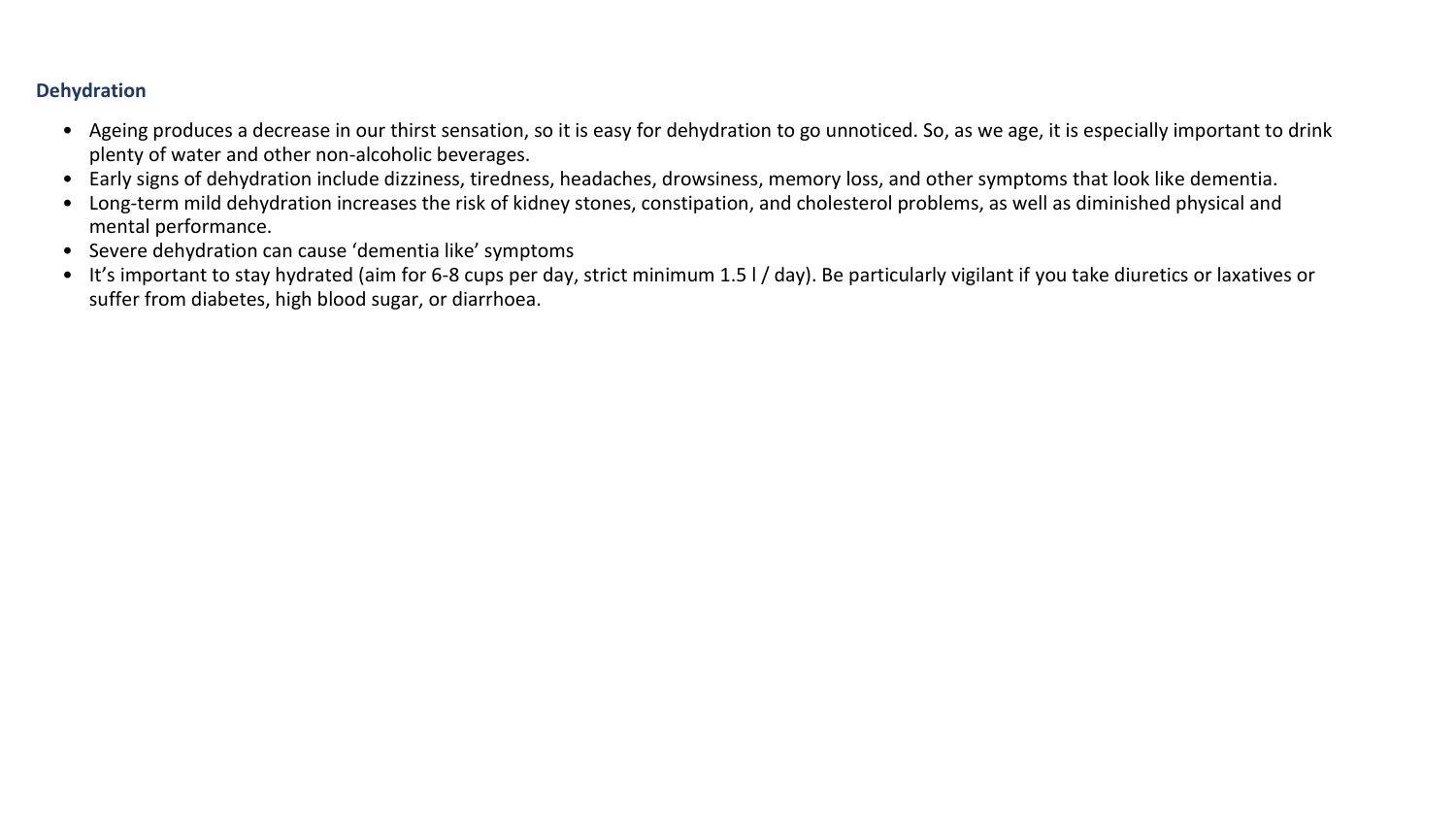#### **Exercising regularly**

- Increase the metabolic rate
- Increase life expectancy
- Help protect against heart
- disease, stroke, diabetes, some cancers, depression, and dementia
- Help you to maintain a good appetite
- Help you to keep mobile
- Reduce bone loss and strengthen muscle reducing your risk of falling and fracturing bones
- Improve your sleep, mood, and sense of well-being
- Help with joint stiffness and pain associated with arthritis
- The more of the above the less medication you need

# **Thank you for your attention Jitka & Sonal**

[Jitka.vseteckova@open.ac.uk](mailto:Jitka.vseteckova@open.ac.uk) [s.mehta@nhs.net](mailto:s.mehta@nhs.net)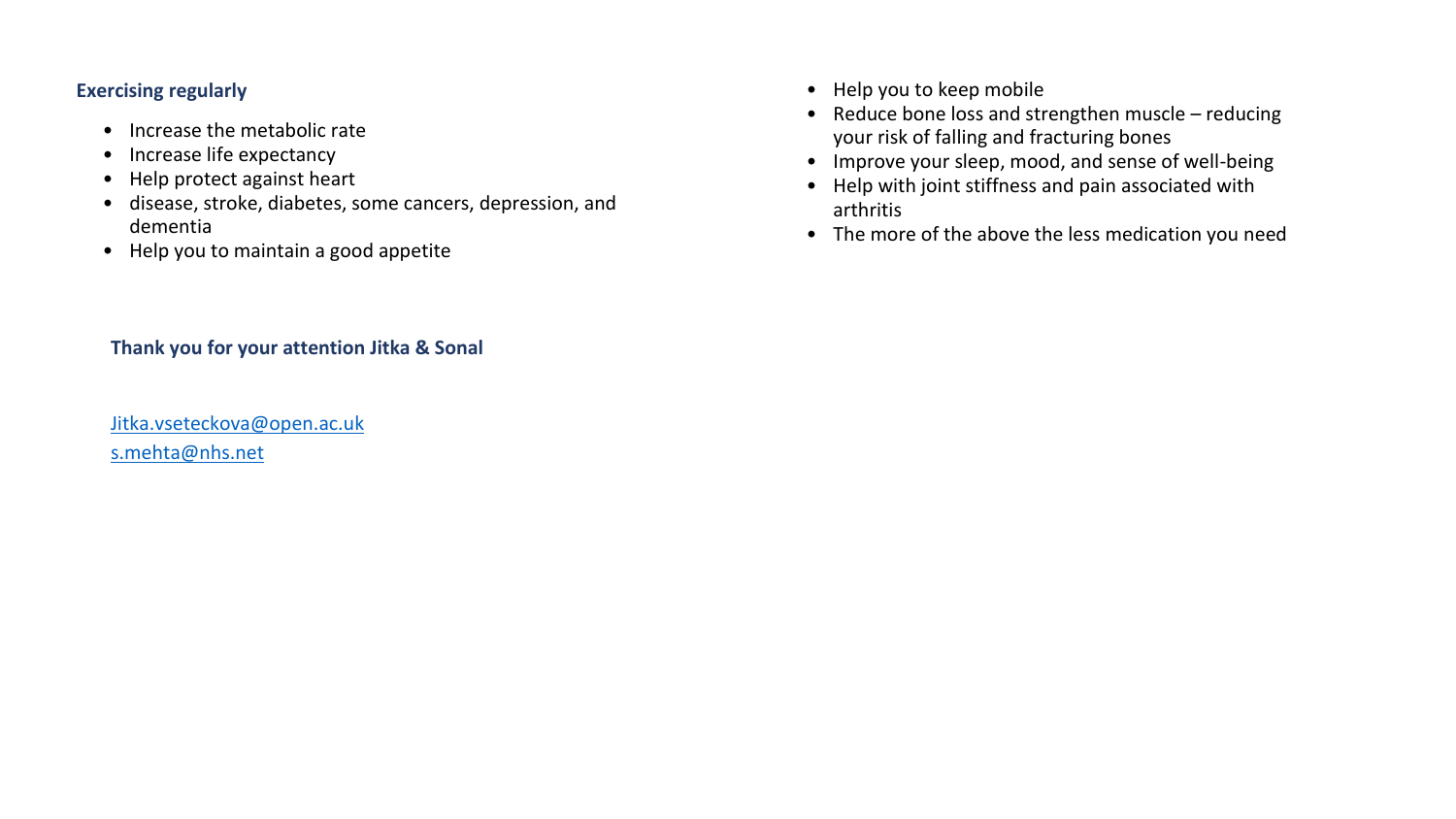# **The next Ageing Well Public Talks will be Mindfulness and ageing on the 20th of April 2022.**

NICE guidelines

- Medicines optimisation: the safe and effective use of medicines to enable the best possible outcomes <https://www.nice.org.uk/guidance/ng5>
- Multimorbidity: clinical assessment and management <https://www.nice.org.uk/guidance/ng56>
- <https://www.nice.org.uk/about/what-we-do/our-programmes/nice-guidance/nice-guidelines/shared-decision-making>
- <https://www.nice.org.uk/guidance/cg180/resources/patient-decision-aid-243734797>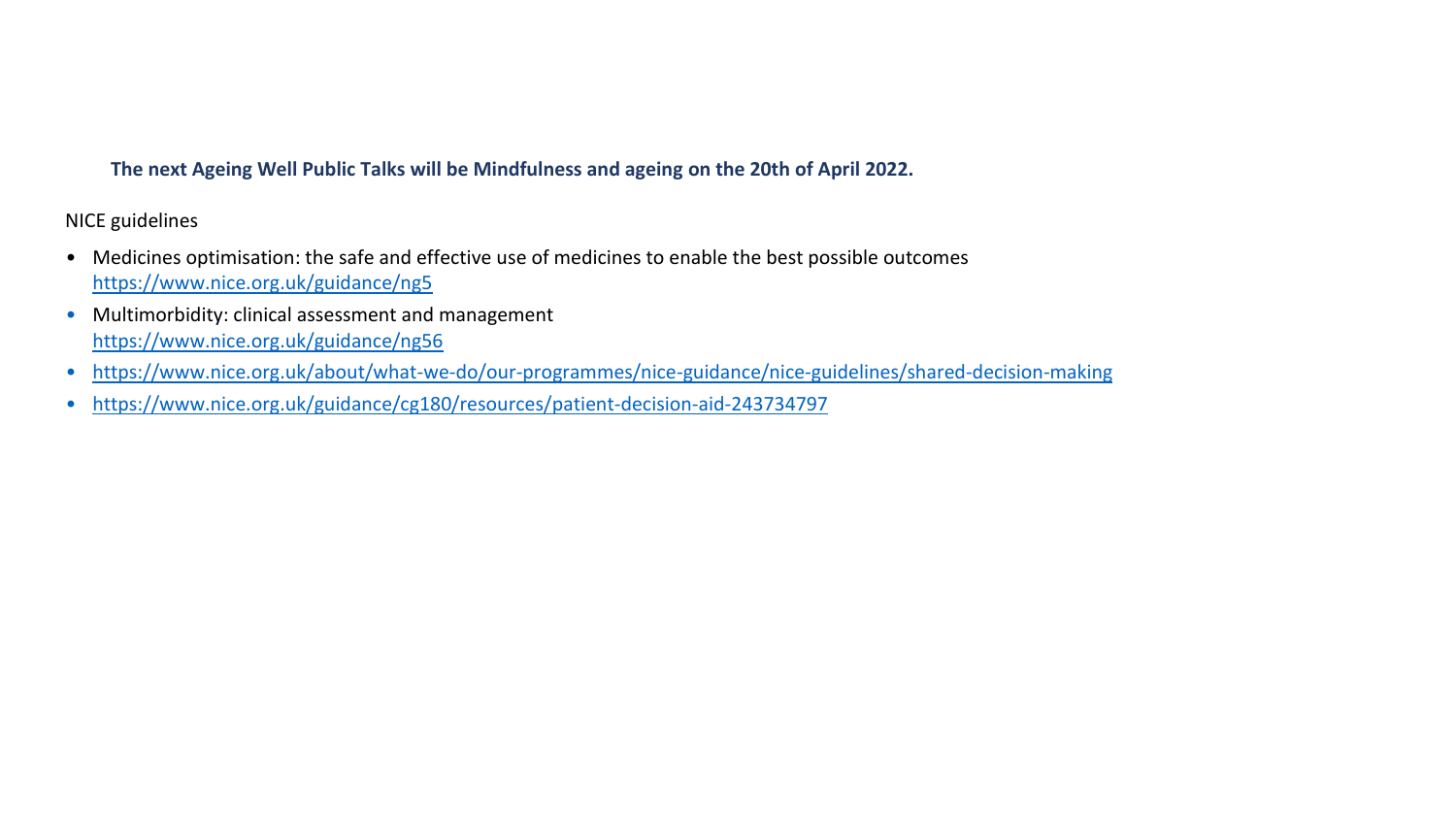## **Summary of related resources to The Ageing Well Public Talk Series**

- Evaluation and Feedback
- Please let me know how you experienced this talk by filling in [our survey](https://www.surveymonkey.com/r/27DBWXS)

# *Podcasts*

- Vseteckova J [& King J \(2020\) COVID-19 Interview podcast for The Retirement Café: 'Ageing Well Under Lockdown'](https://theretirementcafe.co.uk/077-dr-jitka/)
- Vseteckova J & Broad E (2020) Keep Me Walking [researching with people living with dementia and their carers -](https://youtu.be/0QHAS88C-LU) Podcast Open University in collaboration with [The Parks Trust](https://youtu.be/0QHAS88C-LU)
- Vseteckova J (2020) Podcast [areas for research with The Open University](https://youtu.be/vE6J9J_ovOM)
- [Broad E & Methley A & Vseteckova J \(2021\) Podcast OU & The Parks Trust & Northamptonshire Healthcare NHS Foundation Trust -](https://www.youtube.com/watch?v=dq5OXEBk3CA&feature=youtu.be) Spotter sheet and mindful [walking.](https://www.youtube.com/watch?v=dq5OXEBk3CA&feature=youtu.be)
- Broad E & Methley A & Vseteckova J (2021) Preventing brain decline while ageing

## OpenLearn Resources:

- Vseteckova J [\(2020\) Ageing Well Public Talk Series](https://www.open.edu/openlearn/health-sports-psychology/health/the-ageing-well-public-talks)
- Vseteckova J [\(2019\) 5 reasons why exercising outdoors is great for people who have dementia](https://www.open.edu/openlearn/health-sports-psychology/mental-health/5-reasons-why-exercising-outdoors-great-people-who-have-dementia)
- Vseteckova J [\(2019\) Depression, mood and exercise](https://www.open.edu/openlearn/health-sports-psychology/mental-health/depression-mood-and-exercise?in_menu=622279)
- Vseteckova J [\(2019\) Five Pillars for Ageing Well](https://www.open.edu/openlearn/health-sports-psychology/mental-health/five-pillars-ageing-well)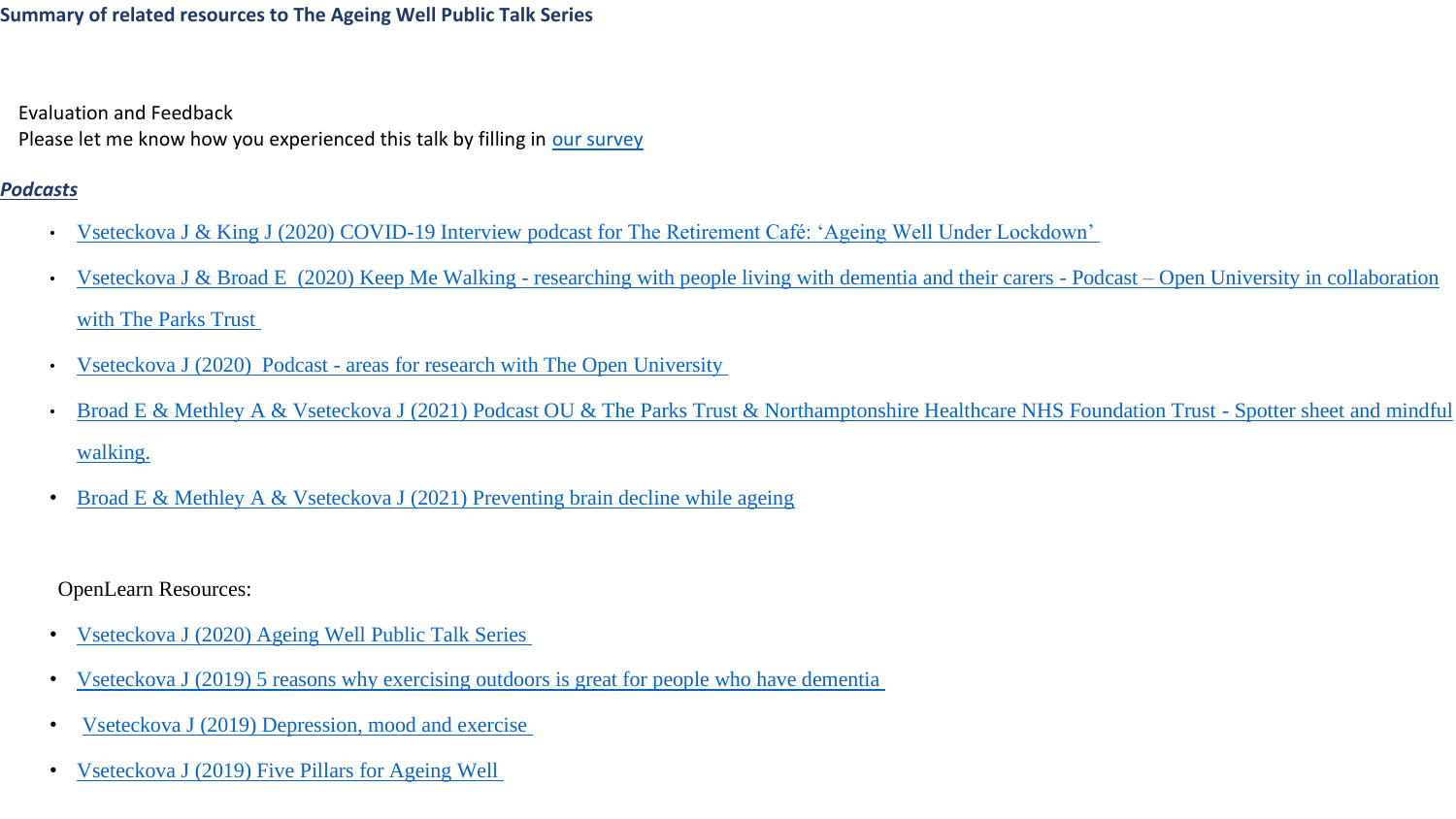- Vseteckova J [\(2020\) Ageing Brain](https://www.open.edu/openlearn/health-sports-psychology/health/the-ageing-brain-use-it-or-lose-it)
- Vseteckova J [\(2020\) Ageing Well Public Talks Series II. Plan for 2020 –](https://www.open.edu/openlearn/health-sports-psychology/health/ageing-well-public-talk-series-plan-2020/2021) 2021
- Vseteckova J [\(2020\) Walking the Parks with The OU and The Parks Trust](https://www.open.edu/openlearn/health-sports-psychology/social-care-social-work/keep-me-walking-people-living-dementia-and-outdoor-environments)
- [Vseteckova J, Borgstrom E, Whitehouse A, Kent A, Hart A \(2021\) Advance Care Planning \(ACP \) -](https://www.open.edu/openlearn/health-sports-psychology/health/advance-care-planning-acp-discuss-decide-document-and-share) Discuss, Decide, Document and Share Advance Care Planning (ACP)
- [Vseteckova J, Methley A, Lucassen M \(2021\) The benefits of mindfulness and five common myths surrounding it](https://www.open.edu/openlearn/health-sports-psychology/mental-health/the-benefits-mindfulness-and-five-common-myths-surrounding-it)
- [Vseteckova J, Broad E, Andrew V \(2021\) The impact of walking and socialising through 5 Ways Café on people living with dementia and their carers: A](https://www.open.edu/openlearn/health-sports-psychology/health/the-impact-walking-and-socialising-through-5-ways-cafe-on-people-living-dementia-and-their-carers)  [volunteer's perspective](https://www.open.edu/openlearn/health-sports-psychology/health/the-impact-walking-and-socialising-through-5-ways-cafe-on-people-living-dementia-and-their-carers)
- [Vseteckova J, Methley A, Lucassen M \(2021\) The benefits of mindfulness and five common myths surrounding it](https://www.open.edu/openlearn/health-sports-psychology/mental-health/the-benefits-mindfulness-and-five-common-myths-surrounding-it)
- [Methley A, Vseteckova J, Broad E \(2021\) Outdoor Therapy: The Benefits of Walking and Talking](https://www.open.edu/openlearn/health-sports-psychology/mental-health/outdoor-therapy-the-benefits-walking-and-talking)
- [Vseteckova J, Methley a, Broad E \(2021\) What happens to our brain as we age and how we can stop the fast decline](https://www.open.edu/openlearn/health-sports-psychology/health/what-happens-our-brain-we-age-and-how-can-we-stop-the-decline)
- Methley A & Vseteckova J & [Jones K \(2020\) Green & Blue & Outdoor spaces](https://www.open.edu/openlearn/health-sports-psychology/mental-health/the-benefits-outdoor-green-and-blue-spaces)

# COVID-19 related

- [Vseteckova J, How to age well, while self-isolating \(2020\)](https://www.open.edu/openlearn/health-sports-psychology/how-age-well-while-self-isolating)
- [Vseteckova J, \(2020\) SHORT FILM -](https://youtu.be/LU4pXFgcGos) Ageing Well in Self-Isolation
- Vseteckova J, (2020) ANIMATION [Keeping healthy in Self-Isolation](https://youtu.be/M9yUC-MUugA)
- Vseteckova J et al (2020) COVID-19 [The effects of self-isolation and lack of physical activity on carers](https://www.open.edu/openlearn/health-sports-psychology/social-care-social-work/the-effects-self-isolation-and-lack-physical-activity-on-carers)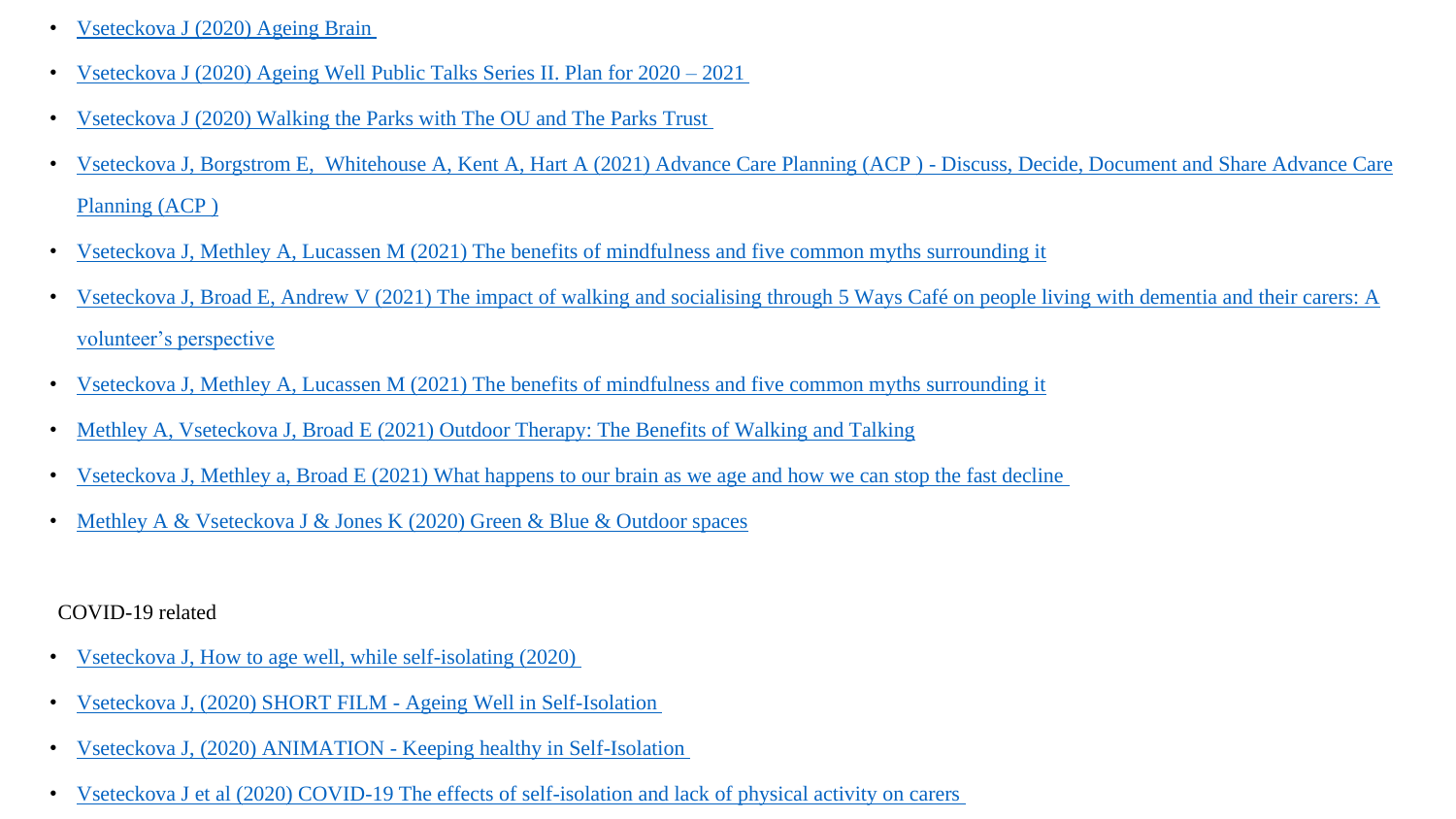

# THANK YOU FOR SUPPORTING THE 'AGEING WELL PUBLIC **TALK' SERIES**